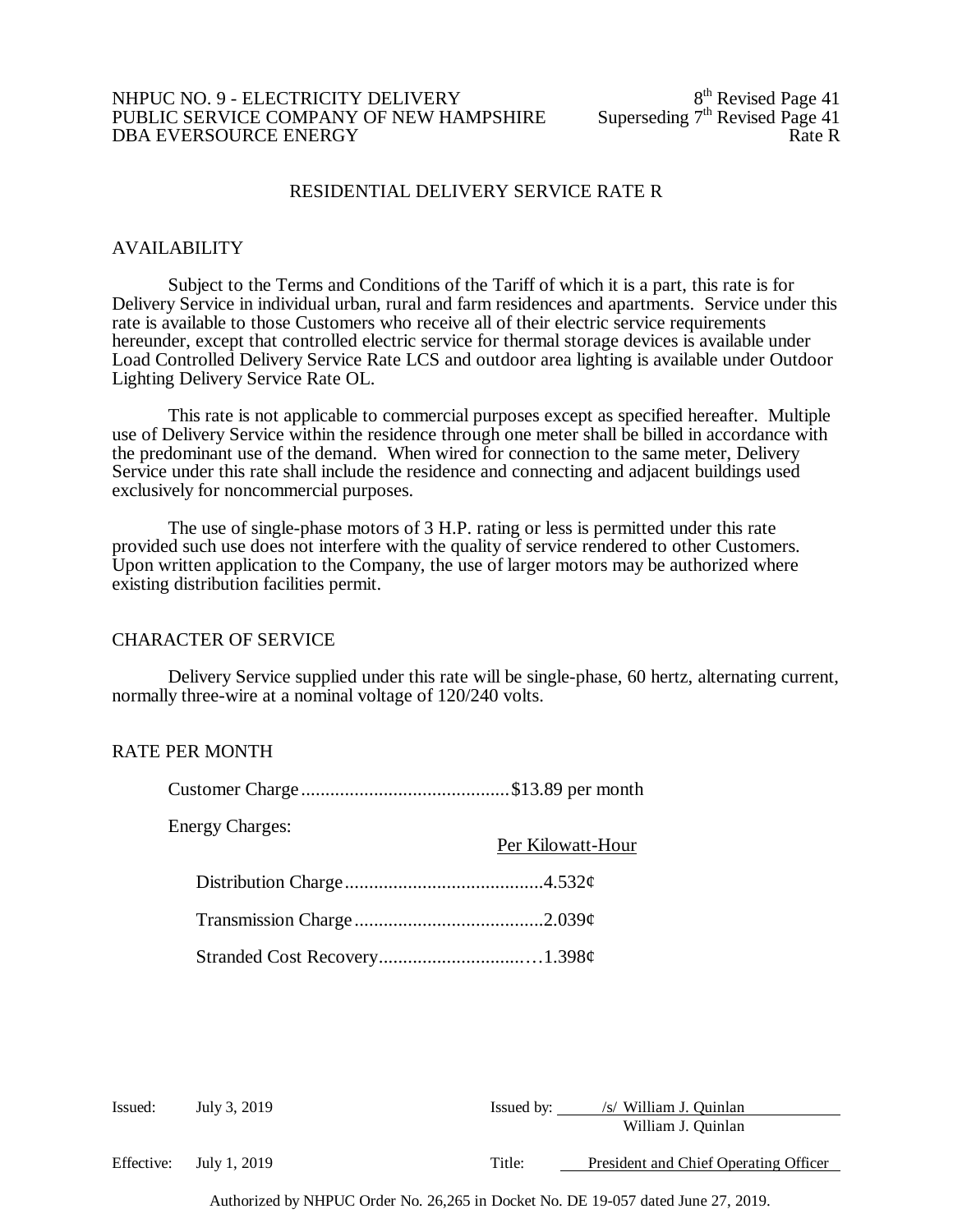#### NHPUC NO. 9 - ELECTRICITY DELIVERY<br>
PUBLIC SERVICE COMPANY OF NEW HAMPSHIRE Superseding 7<sup>th</sup> Revised Page 42 PUBLIC SERVICE COMPANY OF NEW HAMPSHIRE Superseding  $7<sup>th</sup>$  Revised Page 42<br>DBA EVERSOURCE ENERGY DBA EVERSOURCE ENERGY

## WATER HEATING - UNCONTROLLED

Uncontrolled water heating service is available under this rate when such service is supplied to approved water heaters equipped with either (a) two thermostatically-operated heating elements, each with a rating of no more than 5,500 watts, so connected or interlocked that they cannot operate simultaneously, or (b) a single thermostatically-operated heating element with a rating of no more than 5,500 watts. The heating elements or element shall be connected by means of an approved circuit to a separate water heating meter. Delivery Service measured by this meter will be billed monthly as follows:

Meter Charge........................................ \$4.89 per month

Energy Charges:

#### WATER HEATING - CONTROLLED

Controlled off-peak water heating is available under this rate for a limited period of time at those locations which were receiving controlled off-peak water heating service hereunder on Customer Choice Date and which have continuously received such service hereunder since that date. Service under this rate at such locations shall continue to be available only for the remaining life of the presently-installed water heating equipment. No replacement water heaters shall be permitted to be installed for service under this rate at locations which otherwise would qualify for this service.

For those locations which qualify under the preceding paragraph, controlled off-peak water heating service is available under this rate when such service is supplied to approved storage type electric water heaters having an off-peak heating element with a rating of no more than 1,000 watts, or 20 watts per gallon of tank capacity, whichever is greater. The off-peak element shall be connected by means of an approved circuit to a separate water heating meter. Electricity used will be billed monthly as follows:

Meter Charge........................................ \$8.62 per month

Energy Charges:

| Issued:    | July 3, 2019 | Issued by: | /s/ William J. Quinlan<br>William J. Quinlan |
|------------|--------------|------------|----------------------------------------------|
| Effective: | July 1, 2019 | Title:     | President and Chief Operating Officer        |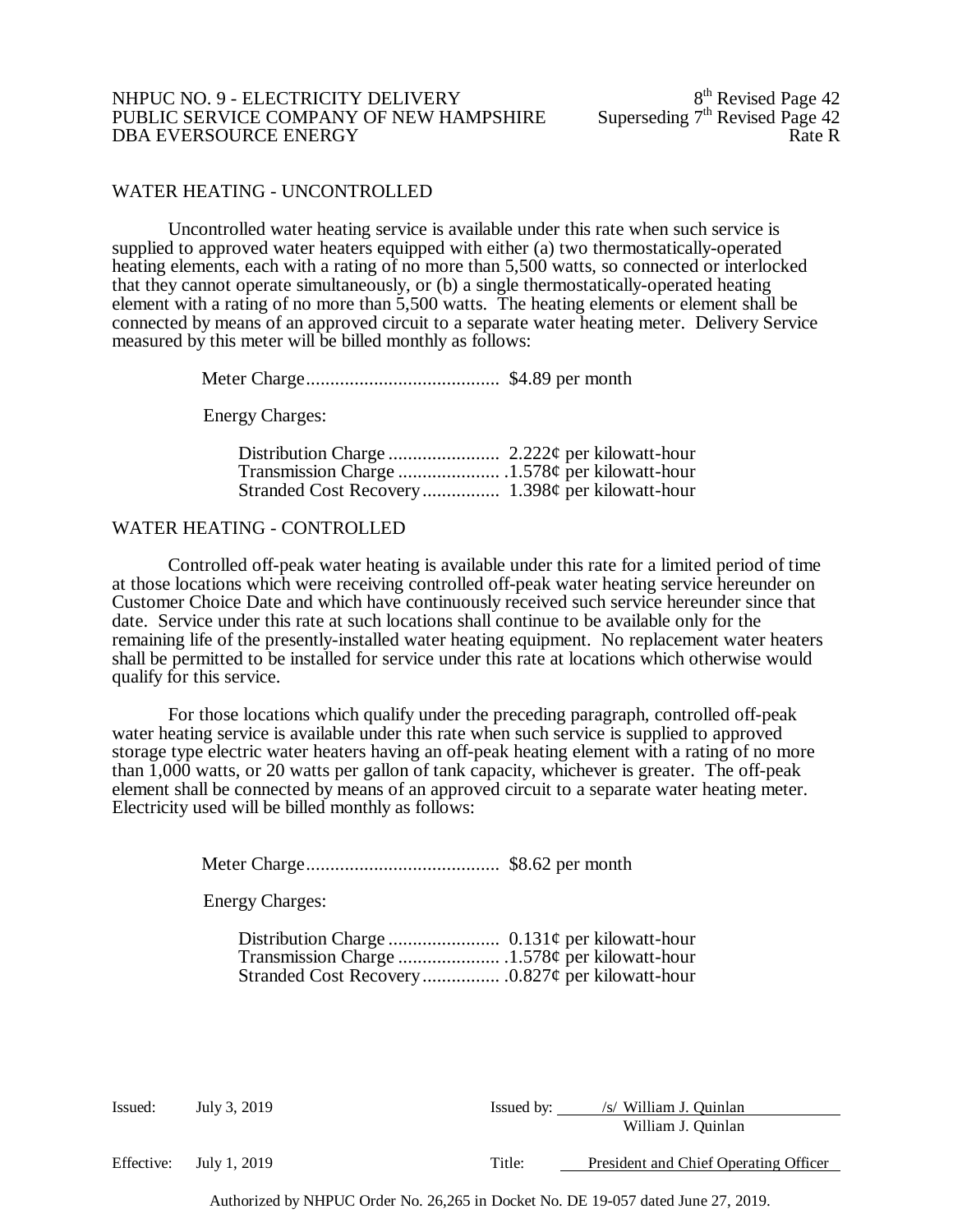#### NHPUC NO. 9 - ELECTRICITY DELIVERY<br>
PUBLIC SERVICE COMPANY OF NEW HAMPSHIRE Superseding 7<sup>th</sup> Revised Page 45 PUBLIC SERVICE COMPANY OF NEW HAMPSHIRE Superseding  $7<sup>th</sup>$  Revised Page 45<br>DBA EVERSOURCE ENERGY Rate R-OTOD DBA EVERSOURCE ENERGY

## SERVICE AGREEMENT

The term of the Service Agreement shall be one year, and shall continue thereafter until canceled by one month's notice to the Company by the Customer. The Customer will not be permitted to change from this rate to any other rate until the Customer has taken service under this rate for at least twelve months. However, upon payment by the Customer of a suitable termination charge, the Company may, at its option, waive this provision where a substantial hardship to the Customer would otherwise result.

#### CHARACTER OF SERVICE

Service supplied under this rate will be single-phase, 60 hertz, alternating current, normally three-wire at a nominal voltage of 120/240 volts.

# RATE PER MONTH

Energy Charges:

Per Kilowatt-Hour

Distribution Charges:

On-Peak Hours (7:00 a.m. to 8:00 p.m. weekdays excluding Holidays).....................14.485¢

Off-Peak Hours (all other hours)  $\dots\dots\dots\dots\dots\dots\dots$ 

Transmission Charges:

On-Peak Hours (7:00 a.m. to 8:00 p.m. weekdays excluding Holidays)........................2.039¢ Off-Peak Hours (all other hours) ...................1.331¢

Stranded Cost Recovery......................................1.208¢

The On-Peak Hours shall be the hours after 7:00 a.m. and before 8:00 p.m. weekdays excluding holidays as defined in this Tariff. The Off-Peak Hours shall be all hours not included in the On-Peak Hours.

| Issued: | July 3, 2019            | Issued by: | /s/ William J. Quinlan                |
|---------|-------------------------|------------|---------------------------------------|
|         |                         |            | William J. Quinlan                    |
|         | Effective: July 1, 2019 | Title:     | President and Chief Operating Officer |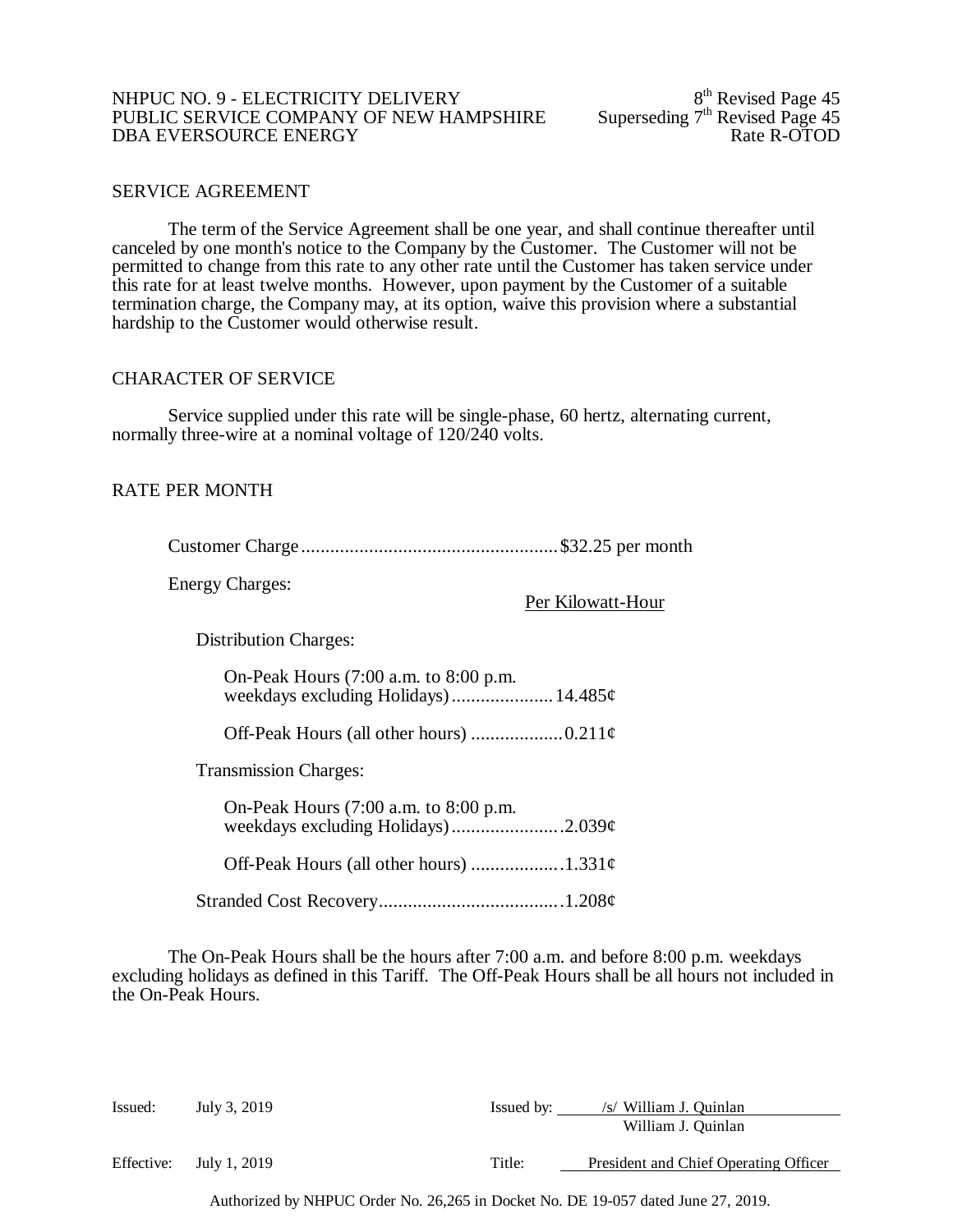#### NHPUC NO. 9 - ELECTRICITY DELIVERY<br>PUBLIC SERVICE COMPANY OF NEW HAMPSHIRE Superseding 7<sup>th</sup> Revised Page 46 PUBLIC SERVICE COMPANY OF NEW HAMPSHIRE Superseding 7<sup>th</sup> Revised Page 46<br>DBA EVERSOURCE ENERGY Rate R-OTOD DBA EVERSOURCE ENERGY

#### CAPACITY CHARGE

The Company's studies may show that, in order to more closely follow cost of service, it is necessary or desirable to utilize meters capable of measuring rate of taking of electric service in kilowatts. The Company may install such meters either for all Customers served under this rate or for only those Customers whose usage of electricity is uncharacteristic of this class. At any time, the Company may file a revision of the rate form and/or charges of this rate to provide for an appropriate capacity charge. After such revision of this rate, any Customer who is subject to higher billing under this rate will have the option of continuing to take service under this rate or to take service under any other rate of the Company's Tariff which may be available.

#### WATER HEATING - UNCONTROLLED

Uncontrolled water heating service is available when such service is supplied to approved water heaters equipped with either (a) two thermostatically-operated heating elements, each with a rating of no more than 5,500 watts, so connected or interlocked that they cannot operate simultaneously, or (b) a single thermostatically-operated heating element with a rating of no more than 5,500 watts. The heating elements or element shall be connected by means of an approved circuit to a separate water heating meter. Service measured by this meter will be billed monthly as follows:

Meter Charge............................................... \$4.89 per month

Energy Charges:

### WATER HEATING - CONTROLLED

Controlled off-peak water heating is available under this rate for a limited period of time at those locations which were receiving controlled off-peak water heating service hereunder on Customer Choice Date and which have continuously received such service hereunder since that date. Service under this rate at such locations shall continue to be available only for the remaining life of the presently-installed water heating equipment. No replacement water heaters shall be permitted to be installed for service under this rate at locations which otherwise would qualify for this service.

For those locations which qualify under the preceding paragraph, controlled off-peak water heating service is available under this rate when such service is supplied to approved storage type electric water heaters having an off-peak heating element with a rating of no more than 1,000 watts, or 20 watts per gallon of tank capacity, whichever is greater. The off-peak element shall be connected by means of an approved circuit to a separate water heating meter. Electricity used will be billed monthly as follows:

| Issued:    | July 3, 2019 | Issued by: | /s/ William J. Ouinlan                |
|------------|--------------|------------|---------------------------------------|
|            |              |            | William J. Quinlan                    |
| Effective: | July 1, 2019 | Title:     | President and Chief Operating Officer |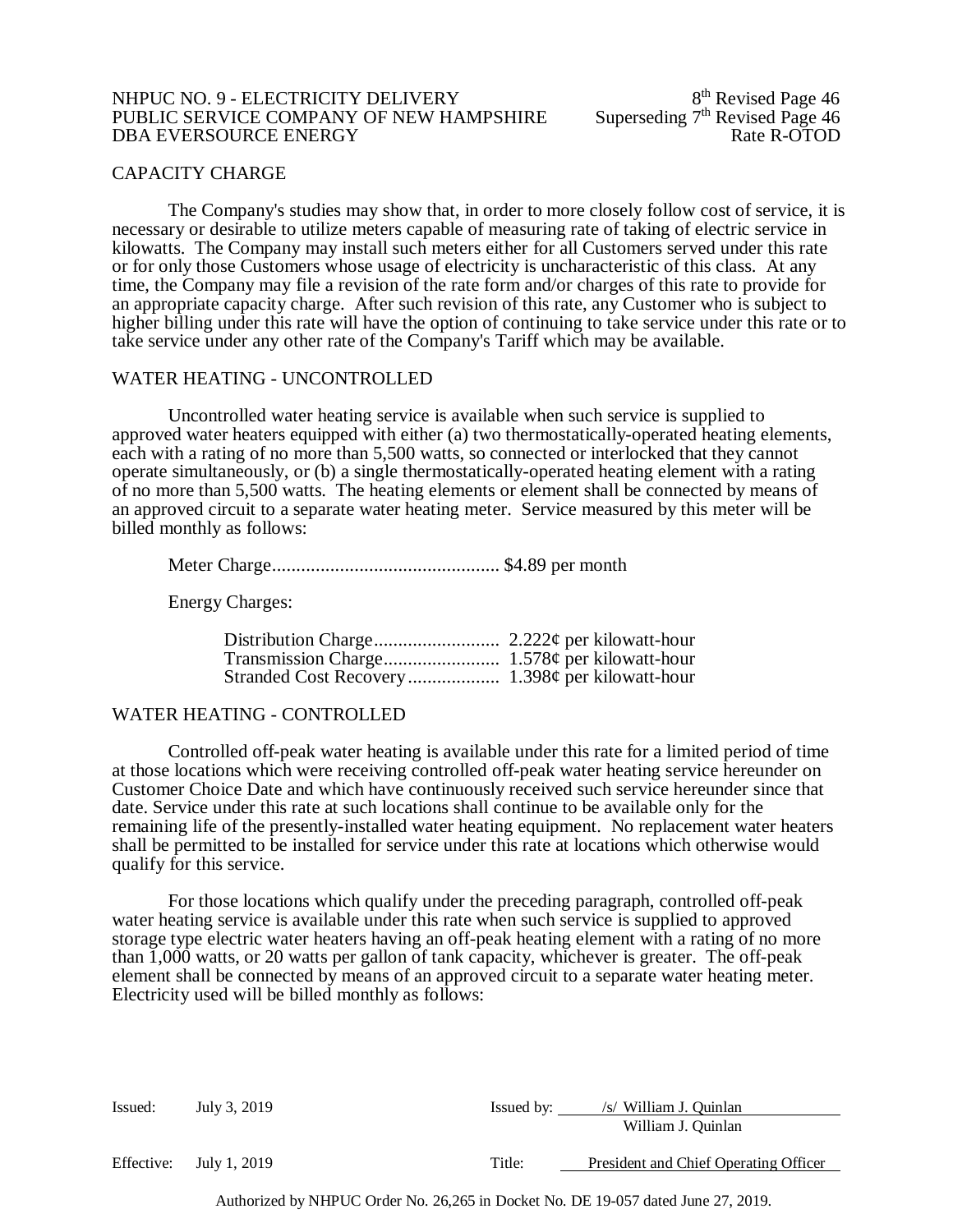## NHPUC NO. 9 - ELECTRICITY DELIVERY<br>
PUBLIC SERVICE COMPANY OF NEW HAMPSHIRE Superseding 7<sup>th</sup> Revised Page 47 PUBLIC SERVICE COMPANY OF NEW HAMPSHIRE Superseding  $7<sup>th</sup>$  Revised Page 47 DBA EVERSOURCE ENERGY DBA EVERSOURCE ENERGY

| <b>Energy Charges:</b> |  |
|------------------------|--|
|                        |  |
|                        |  |
|                        |  |

#### SERVICE CHARGE

When the Company establishes or re-establishes a Delivery Service account for a Customer at a meter location, the Company will be entitled to assess a service charge in addition to all other charges under this rate. The service charge will be \$14.00 if the Company does not have to send an employee to the meter location to establish or re-establish Delivery Service. When it is necessary for the Company to send an employee to the meter location to establish or re-establish Delivery Service, the service charge will be \$35.00. When it is necessary for the Company to send an employee to the meter location outside of normal working hours to establish or re-establish Delivery Service, the service charge will be \$70.00. The Company will be entitled to assess an \$18.00 service charge when it is necessary to send an employee to the Customer location to collect a delinquent bill. This charge shall apply regardless of any action taken by the Company including accepting a payment, making a deferred payment arrangement or leaving a collection notice at the Customer's premises.

| Issued:    | July 3, 2019 | Issued by: | /s/ William J. Quinlan                |
|------------|--------------|------------|---------------------------------------|
|            |              |            | William J. Quinlan                    |
| Effective: | July 1, 2019 | Title:     | President and Chief Operating Officer |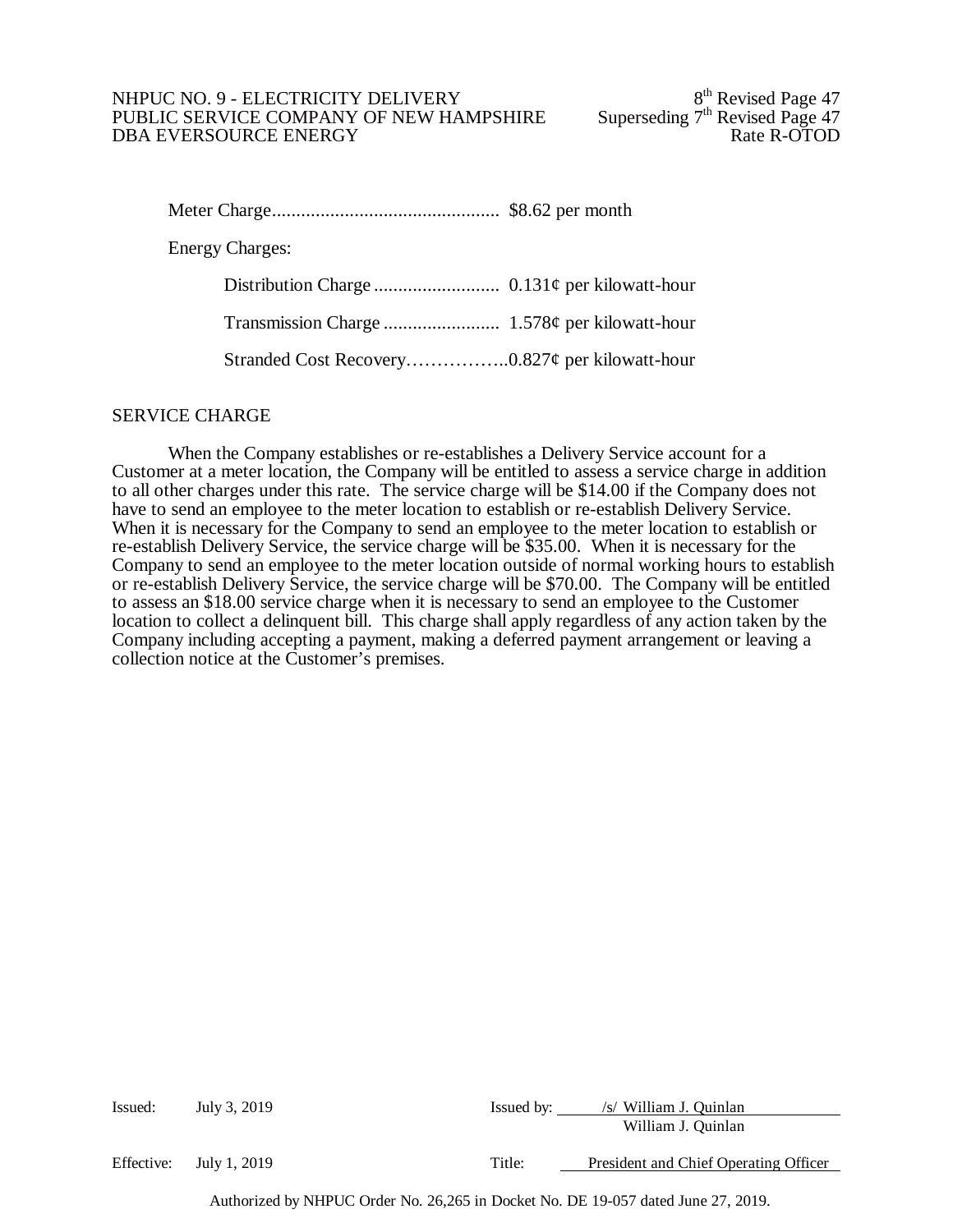#### NHPUC NO. 9 - ELECTRICITY DELIVERY<br>
PUBLIC SERVICE COMPANY OF NEW HAMPSHIRE Superseding  $7<sup>th</sup>$  Revised Page 50 PUBLIC SERVICE COMPANY OF NEW HAMPSHIRE Superseding  $7<sup>th</sup>$  Revised Page 50<br>DBA EVERSOURCE ENERGY DBA EVERSOURCE ENERGY

#### GENERAL DELIVERY SERVICE RATE G

#### AVAILABILITY

Subject to the Terms and Conditions of the Tariff of which it is a part, this rate is for Delivery Service for any use. It is available to (1) those Customers at existing delivery points who were receiving service hereunder on General Service Rate G on January 1, 1983, and who have continuously received service under that rate and this successor since that date, and (2) all other Customers whose loads as defined for billing purposes do not exceed 100 kilowatts. Service rendered hereunder shall exclude all backup and standby service provided under Backup Delivery Service Rate B.

Customers taking service under this rate shall provide any necessary transforming and regulating devices on the Customer's side of the meter. Controlled electric service for thermal storage devices is available under Load Controlled Service Rate LCS and outdoor area lighting is available under Outdoor Lighting Delivery Service Rate OL.

#### CHARACTER OF SERVICE

Delivery Service supplied under this rate will be 60 hertz, alternating current, either (a) single-phase, normally three-wire at a nominal voltage of 120/240 volts, or (b) three-phase, normally at a nominal voltage of 120/208 or 277/480 volts. Three-phase, three-wire service at a nominal voltage of 240, 480 or 600 volts is available only to those Customers at existing locations who were receiving such service on February 1, 1986, and who have continuously received such service since that date. In underground secondary network areas, Delivery Service will be supplied only at a nominal voltage of 120/208 volts.

#### RATE PER MONTH

|         |                                 | Single-Phase<br>Service           | Three-Phase<br>Service                                      |
|---------|---------------------------------|-----------------------------------|-------------------------------------------------------------|
|         |                                 |                                   | $$32.57$ per month                                          |
|         | <b>Customer's Load Charges:</b> |                                   | Per Kilowatt of Customer Load<br>in Excess of 5.0 Kilowatts |
|         |                                 |                                   |                                                             |
|         |                                 |                                   |                                                             |
|         |                                 |                                   |                                                             |
|         |                                 |                                   |                                                             |
|         |                                 |                                   |                                                             |
| Issued: | July 3, 2019                    | Issued by: /s/ William J. Quinlan |                                                             |
|         |                                 |                                   | William J. Quinlan                                          |

Effective: July 1, 2019 Title: President and Chief Operating Officer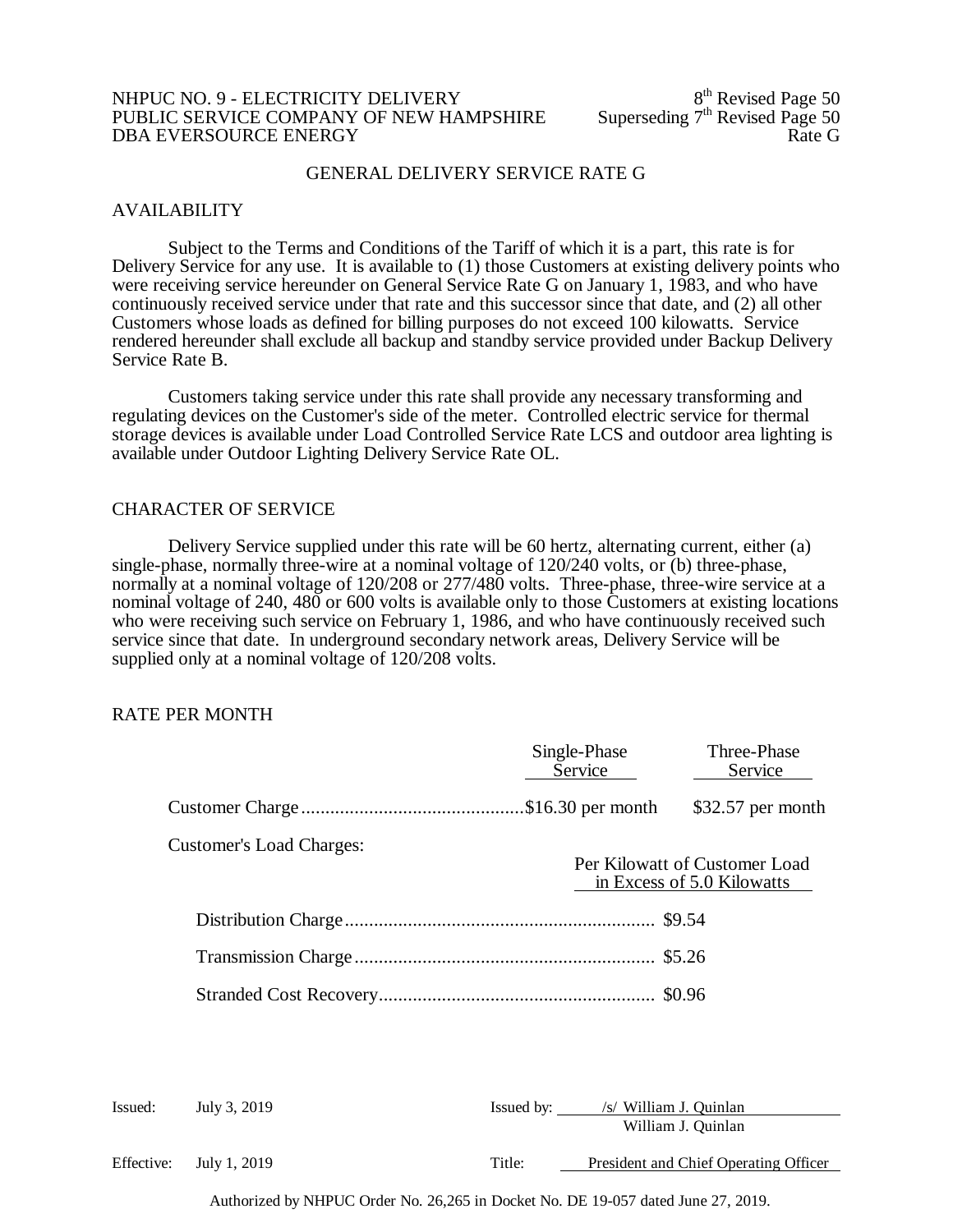## NHPUC NO. 9 - ELECTRICITY DELIVERY<br>
PUBLIC SERVICE COMPANY OF NEW HAMPSHIRE Superseding  $7<sup>th</sup>$  Revised Page 51 PUBLIC SERVICE COMPANY OF NEW HAMPSHIRE Superseding  $7<sup>th</sup>$  Revised Page 51<br>DBA EVERSOURCE ENERGY DBA EVERSOURCE ENERGY

| <b>Energy Charges:</b>       | Per Kilowatt-Hour |
|------------------------------|-------------------|
| <b>Distribution Charges:</b> |                   |
|                              |                   |
|                              |                   |
|                              |                   |
| <b>Transmission Charge</b>   |                   |
|                              |                   |
|                              |                   |
|                              |                   |
|                              |                   |

# WATER HEATING - UNCONTROLLED

Uncontrolled water heating service is available under this rate when such service is supplied to approved water heaters equipped with either (a) two thermostatically-operated heating elements, each with a rating of no more than 5,500 watts, so connected or interlocked that they cannot operate simultaneously, or (b) a single thermostatically-operated heating element with a rating of no more than 5,500 watts. The heating elements or element shall be connected by means of an approved circuit to a separate water heating meter. Service measured by this meter will be billed monthly as follows:

| <b>Energy Charges:</b> |  |
|------------------------|--|
|                        |  |
|                        |  |
|                        |  |

# WATER HEATING - CONTROLLED

Controlled off-peak water heating is available under this rate for a limited period of time at those locations which were receiving controlled off-peak water heating service hereunder on Customer Choice Date and which have continuously received such service hereunder since that

| Issued:    | July 3, 2019 | Issued by: | /s/ William J. Quinlan                |
|------------|--------------|------------|---------------------------------------|
|            |              |            | William J. Quinlan                    |
| Effective: | July 1, 2019 | Title:     | President and Chief Operating Officer |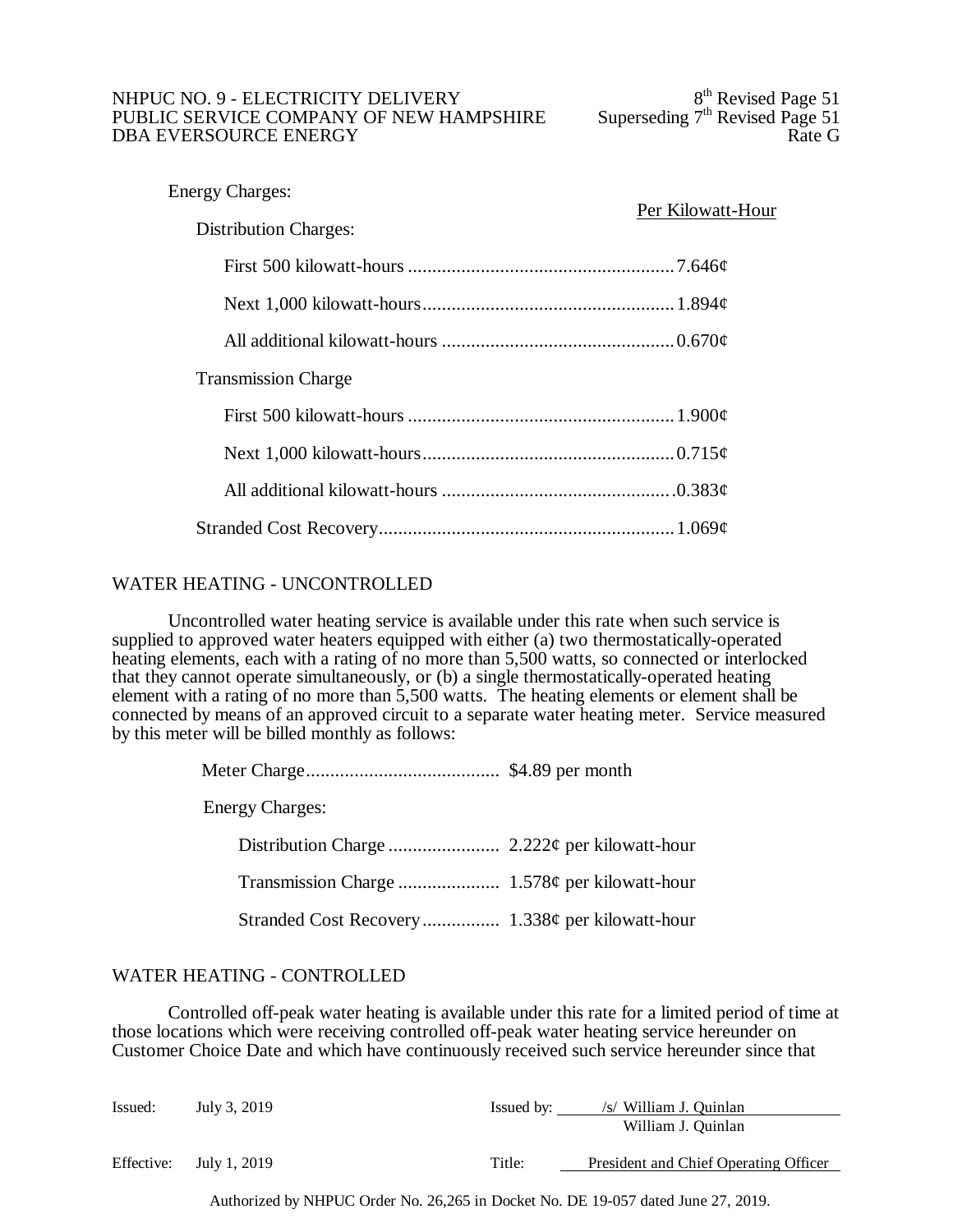#### NHPUC NO. 9 - ELECTRICITY DELIVERY<br>
PUBLIC SERVICE COMPANY OF NEW HAMPSHIRE Superseding  $7<sup>th</sup>$  Revised Page 52 PUBLIC SERVICE COMPANY OF NEW HAMPSHIRE Superseding  $7<sup>th</sup>$  Revised Page 52<br>DBA EVERSOURCE ENERGY DBA EVERSOURCE ENERGY

date. Service under this rate at such locations shall continue to be available only for the remaining life of the presently-installed water heating equipment. No replacement water heaters shall be permitted to be installed for service under this rate at locations which otherwise would qualify for this service.

For those locations which qualify under the preceding paragraph, controlled off-peak water heating service is available under this rate when such service is supplied to approved storage type electric water heaters having an off-peak heating element with a rating of no more than 1,000 watts, or 20 watts per gallon of tank capacity, whichever is greater. The off-peak element shall be connected by means of an approved circuit to a separate water heating meter. Electricity used will be billed monthly as follows:

Meter Charge............................................... \$8.62 per month

Energy Charges:

# SPACE HEATING SERVICE

Space heating service is available under this rate at those locations which were receiving space heating service under the Transitional Space Heating Service Rate TSH prior to Customer Choice Date and which have continuously received such service since that date. Customers at such locations who have elected this rate shall have the electricity for such service billed separately on a monthly basis as follows:

| <b>Energy Charges:</b> |  |
|------------------------|--|
|                        |  |
|                        |  |
|                        |  |

Space heating equipment served under this rate, including heat pumps and associated air circulating equipment, shall be wired by means of approved circuits to permit measurement of such equipment's additional demand and energy use.

| Issued:    | July 3, 2019 | Issued by: | /s/ William J. Quinlan                |
|------------|--------------|------------|---------------------------------------|
|            |              |            | William J. Quinlan                    |
| Effective: | July 1, 2019 | Title:     | President and Chief Operating Officer |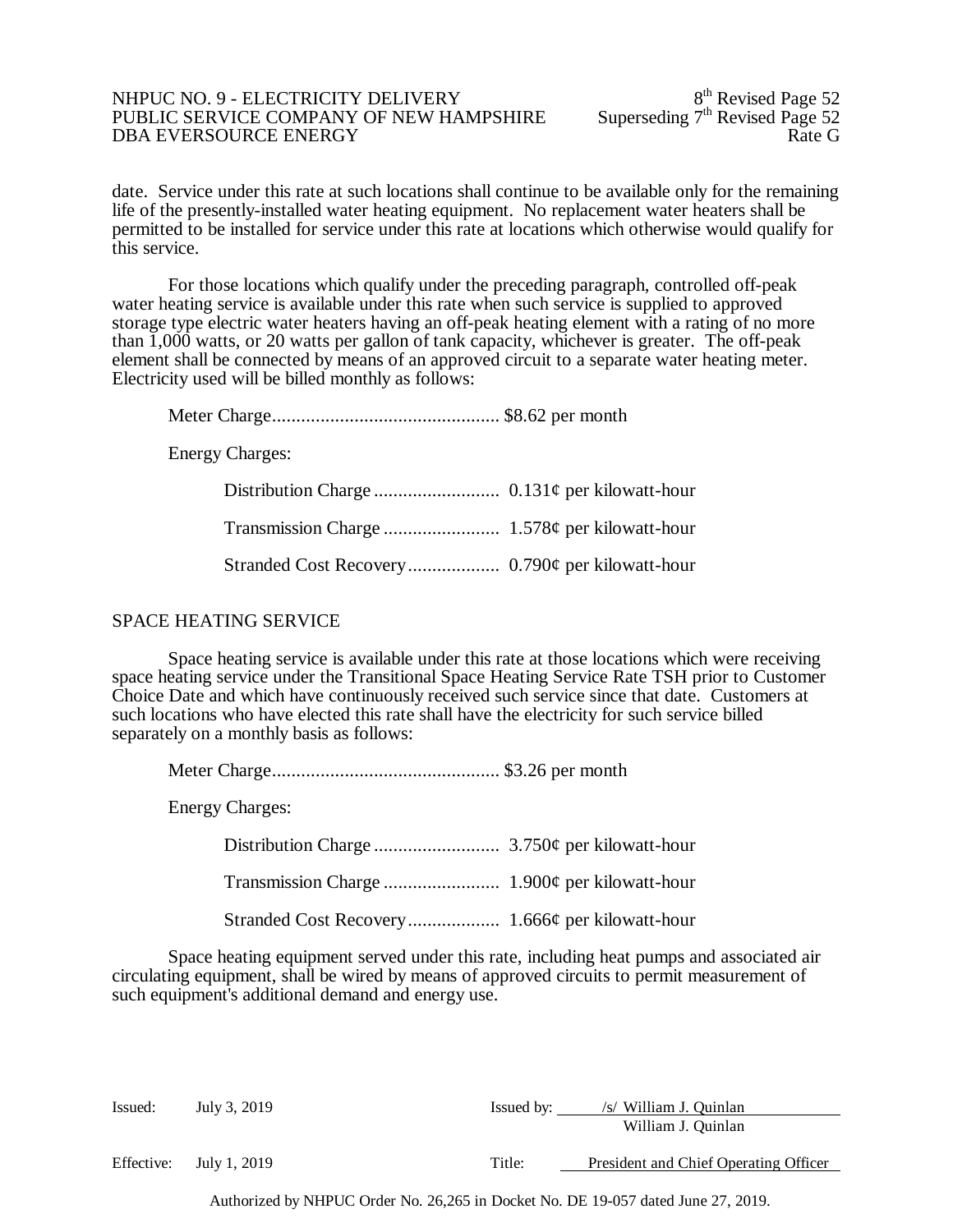#### NHPUC NO. 9 - ELECTRICITY DELIVERY<br>
PUBLIC SERVICE COMPANY OF NEW HAMPSHIRE Superseding  $7<sup>th</sup>$  Revised Page 55 PUBLIC SERVICE COMPANY OF NEW HAMPSHIRE Superseding  $7<sup>th</sup>$  Revised Page 55 DBA EVERSOURCE ENERGY DBA EVERSOURCE ENERGY

#### SERVICE AGREEMENT

The term of the Service Agreement shall be one year, and shall continue thereafter until canceled by one month's notice to the Company by the Customer. The Customer will not be permitted to change from this rate to any other rate until the Customer has taken service under this rate for at least twelve months. However, upon payment by the Customer of a suitable termination charge, the Company may, at its option, waive this provision where a substantial hardship to the Customer would otherwise result.

## CHARACTER OF SERVICE

Service supplied under this rate will be 60 hertz, alternating current, either (a) single-phase, normally three-wire at a nominal voltage of 120/240 volts or (b) three-phase, normally at a nominal voltage of 120/208 or 277/480 volts. Three-phase, three-wire service at a nominal voltage of 240, 480 or 600 volts is available only to those Customers at existing locations who were receiving such service on February 1, 1986, and who have continuously received such service since that date. In underground secondary network areas, service will be supplied only at a nominal voltage of 120/208 volts.

## RATE PER MONTH

|            |                                       | Single-Phase<br>Service           | Three-Phase<br>Service                |
|------------|---------------------------------------|-----------------------------------|---------------------------------------|
|            |                                       |                                   | $$60.32$ per month                    |
|            | Customer's Load Charges:              |                                   | Per Kilowatt of Customer Load         |
|            |                                       |                                   |                                       |
|            | <b>Energy Charges:</b>                |                                   | Per Kilowatt-Hour                     |
|            | <b>Distribution Charges:</b>          |                                   |                                       |
|            | On-Peak Hours (7:00 a.m. to 8:00 p.m. |                                   |                                       |
|            |                                       |                                   |                                       |
|            |                                       |                                   |                                       |
| Issued:    | July 3, 2019                          | Issued by: /s/ William J. Quinlan | William J. Quinlan                    |
| Effective: | July 1, 2019                          | Title:                            | President and Chief Operating Officer |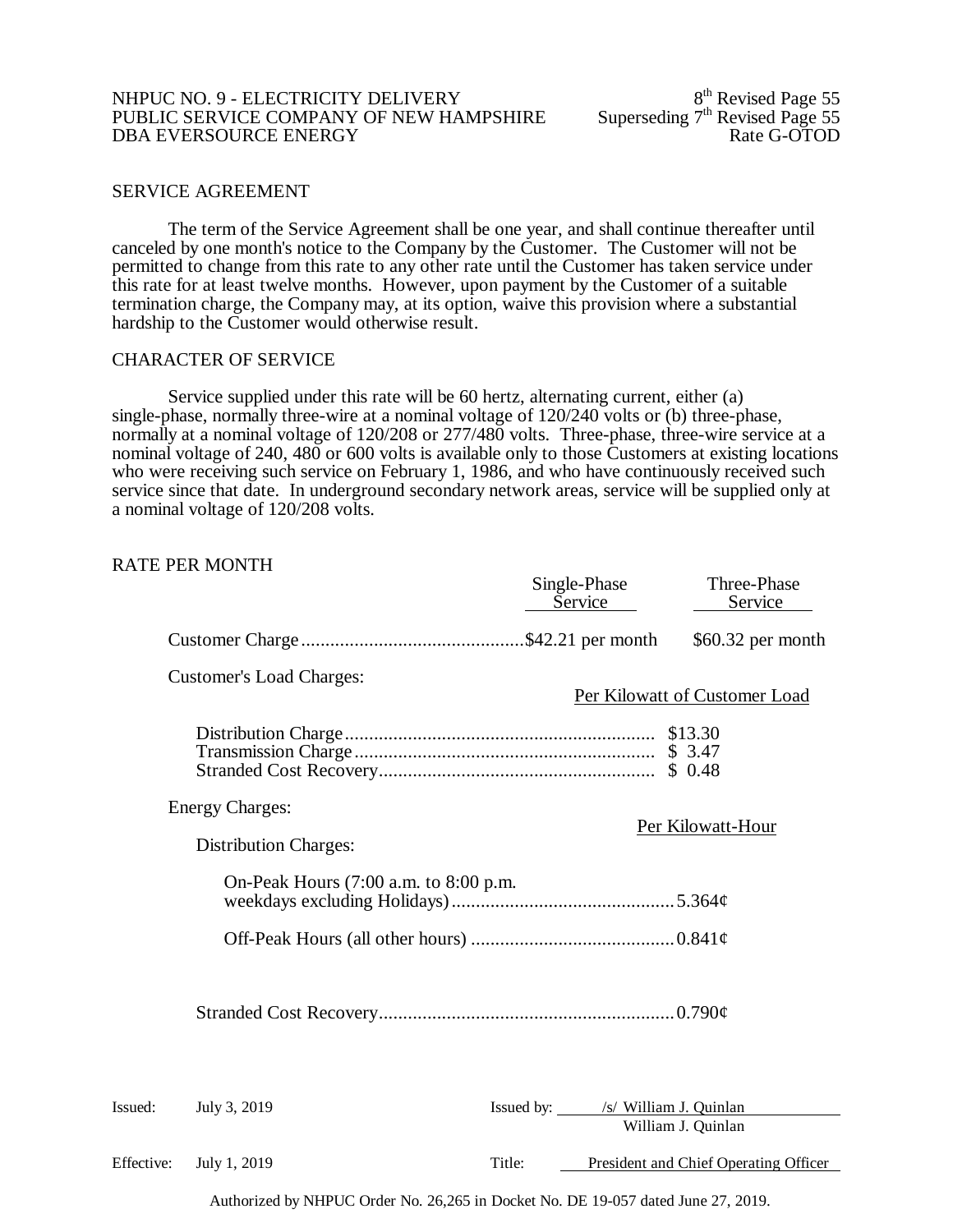#### NHPUC NO. 9 - ELECTRICITY DELIVERY<br>PUBLIC SERVICE COMPANY OF NEW HAMPSHIRE Superseding 3<sup>rd</sup> Revised Page 58 PUBLIC SERVICE COMPANY OF NEW HAMPSHIRE Superseding 3<sup>rd</sup> Revised Page 58<br>DBA EVERSOURCE ENERGY DBA EVERSOURCE ENERGY

This rate is intended as a rider applicable to Residential Delivery Service Rate R or General Delivery Service Rate G. Therefore, service under this rate must be taken in conjunction with service provided under either Rate R or Rate G in accordance with the terms and conditions therein as now or hereafter effective except as may be specifically provided otherwise in this rate.

### LIMITATIONS ON AVAILABILITY

Service under this rate shall not be available where, in the Company's judgment, sufficient distribution system capacity does not exist in order to supply the electrical requirements of the applicant unless the Customer provides for a suitable cash payment or a satisfactory revenue guarantee to the Company, or both.

The availability of this rate is also contingent upon the availability to the Company of personnel and/or other resources necessary to provide service under this rate.

## **TERM**

The term of service under this rate shall be one year, and shall continue thereafter until canceled by one month's notice to the Company by the Customer. The Customer will not be permitted to change from this rate to any other rate until the Customer has taken service under this rate for at least twelve months. However, upon payment by the Customer of a suitable termination charge, the Company may, at its option, waive this provision where a substantial hardship to the Customer would otherwise result.

#### RATE PER MONTH

| <b>Customer Charges:</b> |  |
|--------------------------|--|
|                          |  |
|                          |  |

| Issued: | July 3, 2019            | Issued by: | /s/ William J. Quinlan                |
|---------|-------------------------|------------|---------------------------------------|
|         |                         |            | William J. Quinlan                    |
|         | Effective: July 1, 2019 | Title:     | President and Chief Operating Officer |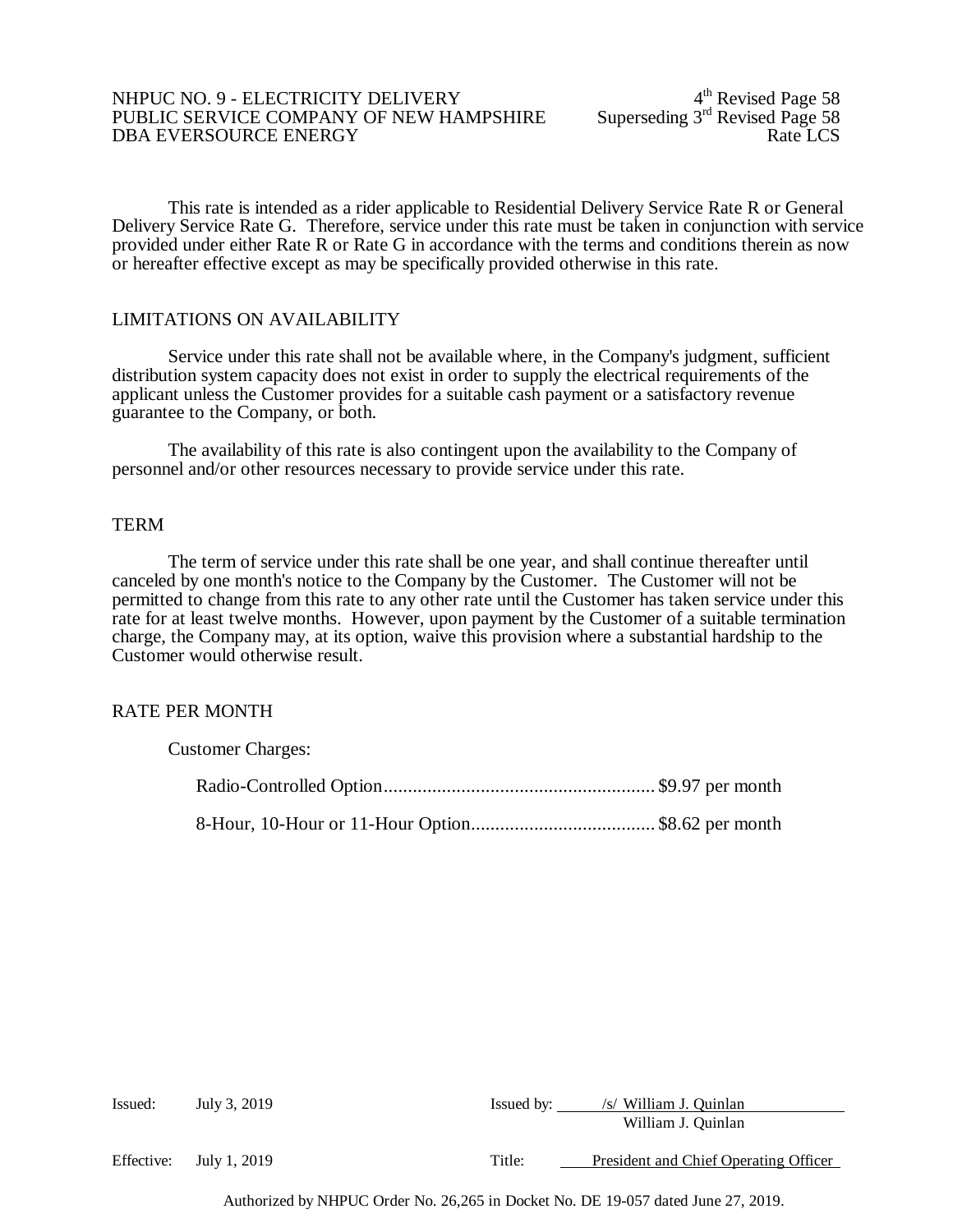### NHPUC NO. 9 - ELECTRICITY DELIVERY<br>
PUBLIC SERVICE COMPANY OF NEW HAMPSHIRE Superseding  $7<sup>th</sup>$  Revised Page 59 PUBLIC SERVICE COMPANY OF NEW HAMPSHIRE Superseding 7<sup>th</sup> Revised Page 59<br>DBA EVERSOURCE ENERGY DBA EVERSOURCE ENERGY

## Energy Charges:

# Per Kilowatt-Hour

# Distribution Charges:

| Stranded Cost Recovery (When service is taken |  |
|-----------------------------------------------|--|
| Stranded Cost Recovery (When service is taken |  |

# **METERS**

Under this rate, the Company will install one meter with appropriate load control devices.

# ELECTRIC THERMAL STORAGE EQUIPMENT APPROVED FOR LOAD CONTROL

Load Controlled Service is available under this rate to electric thermal storage installations meeting the Company's specifications as to type, size and electrical characteristics in accordance with the following guidelines.

I. Electric Thermal Storage Space Heating Equipment

Adequate control and switching equipment must be installed to provide capability for staggering the commencement of the charging period with respect to other electric thermal storage devices and for permitting partial charging on warmer days, and for controlling service to the thermal storage devices.

The storage capability of the electric thermal storage device must be adequate to heat the Customer's whole premises under design conditions and must be properly sized to ensure a constant rate of charging during the period which service under this rate is available as determined by the Company in accordance with its customary procedures. A smaller-sized electric thermal storage device may be approved by the Company for use in the Customer's premises under the Radio-Controlled Option.

| Issued:    | July 3, 2019 | Issued by: | /s/ William J. Quinlan                |
|------------|--------------|------------|---------------------------------------|
|            |              |            | William J. Quinlan                    |
| Effective: | July 1, 2019 | Title:     | President and Chief Operating Officer |
|            |              |            |                                       |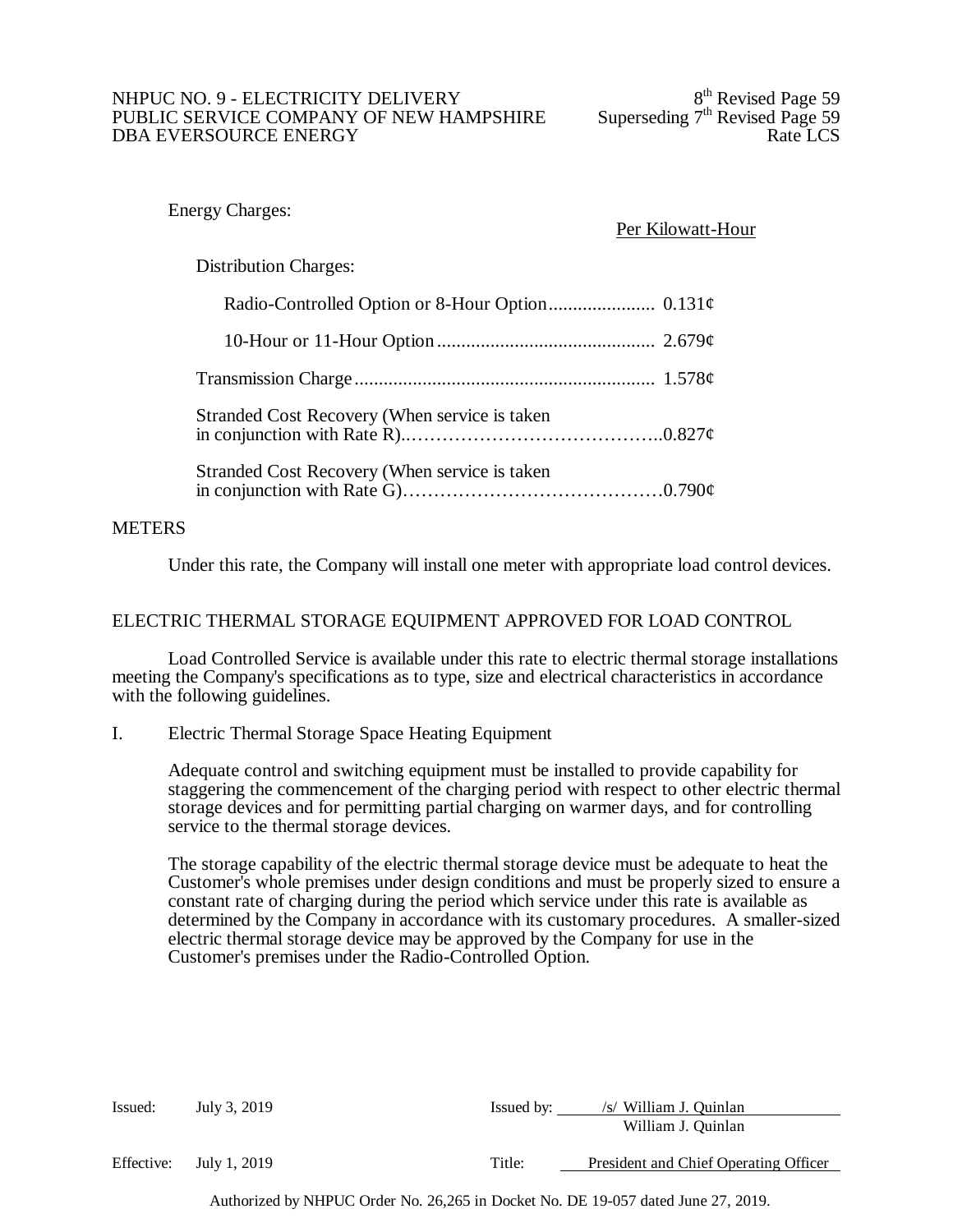## II. Electric Thermal Storage Water Heating

Load Controlled Service for electric thermal storage water heating is available under this rate when service is taken in conjunction with electric thermal storage space heating and at those locations which were receiving service under the Controlled Off-Peak Electric Water Heating Service Rate COPE on October 1, 2004 and which have continuously received such service since that date.

Service shall be supplied to electric thermal storage water heaters having either (i) two thermostatically-operated top and bottom heating elements, each with a rating of no more than 4,500 watts or forty (40) watts per gallon of storage capacity, whichever is greater, or (ii) a single thermostatically-operated heating element with a rating of 4,500 watts or forty (40) watts per gallon of storage capacity, whichever is greater. When there are two elements, both top and bottom elements must be connected and wired for Load Controlled Service, and must be connected or interlocked so that they cannot operate simultaneously.

The storage capacity of all electric thermal water heaters installed under the Radio-Controlled Option shall be forty (40) gallons or more. The storage capacity of all electric thermal water heaters installed under the 8-Hour, 10-Hour and 11-Hour Options shall be eighty (80) gallons or more. At the Company's option, smaller tanks may be installed for use in an individual apartment of a multi-family building under the 8-Hour, 10-Hour and 11-Hour Options.

### INCREASED WATER HEATING CAPABILITY

Electric thermal storage water heating with switching capabilities for increasing the capability of the Customer's water heating equipment is available under this rate at those locations which had switching capability installed on or before January 1, 1994 and which have continuously received such service since that date. The element or elements must be connected and wired such that increased water heating capability is provided under Rate R or Rate G. Customers with installed switching capability will be billed an additional \$1.35 per month as a Customer charge. Switching capability is not available under the Radio-Controlled Option.

### FEE FOR EMERGENCY CHARGING

If, due to an electrical outage or equipment malfunction, emergency charging of electric thermal storage devices is required at any time during which Delivery Service under this rate is not normally available, the Company will perform such charging upon sufficient notification. If charging is necessitated as a result of a malfunction of the Customer's equipment, the Company may assess the Customer a fee for such charging.

| Issued:    | July 3, 2019 | Issued by: | /s/ William J. Quinlan<br>William J. Quinlan |
|------------|--------------|------------|----------------------------------------------|
| Effective: | July 1, 2019 | Title:     | President and Chief Operating Officer        |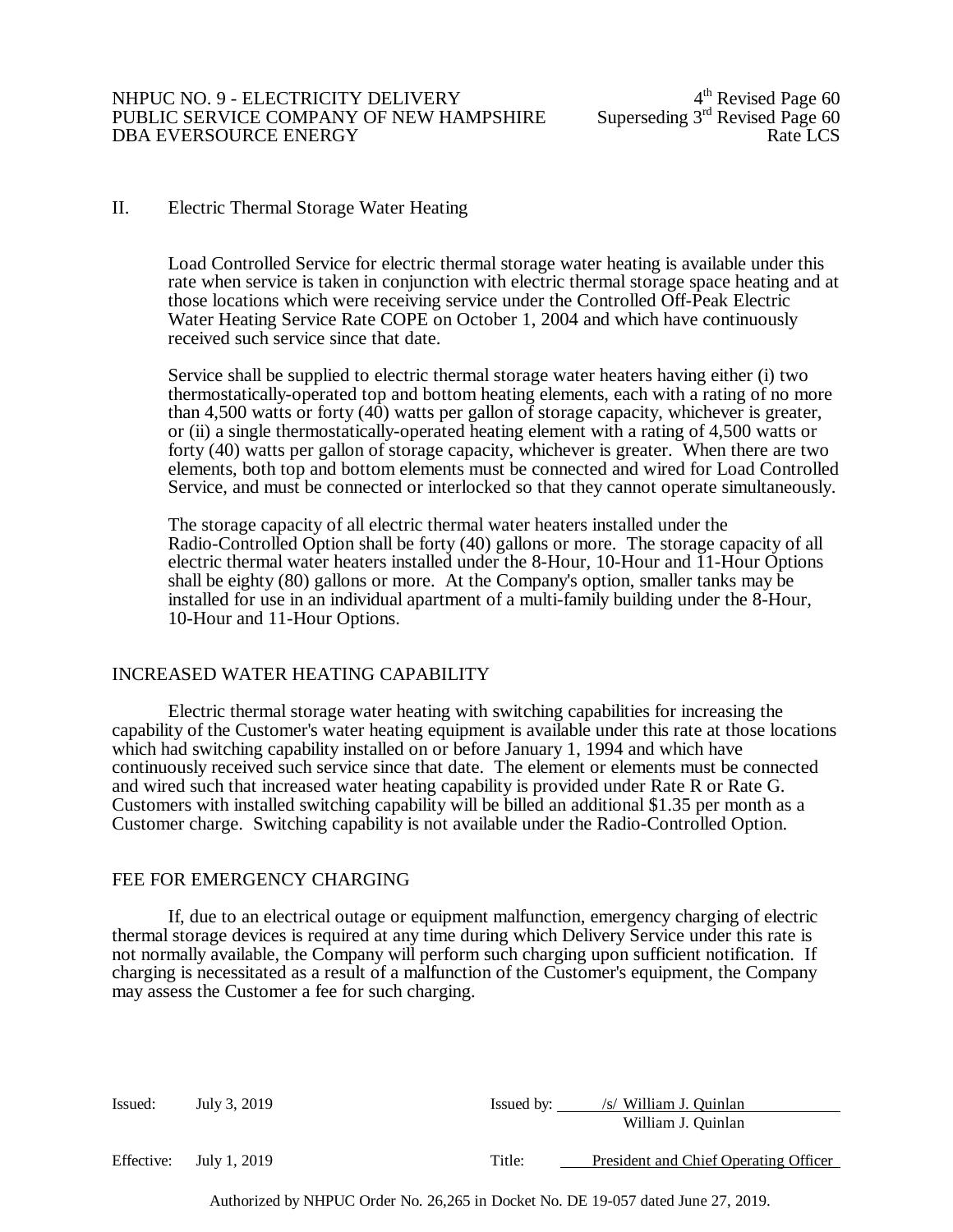### NHPUC NO. 9 - ELECTRICITY DELIVERY<br>PUBLIC SERVICE COMPANY OF NEW HAMPSHIRE Superseding 3<sup>rd</sup> Revised Page 61 PUBLIC SERVICE COMPANY OF NEW HAMPSHIRE Superseding  $3<sup>rd</sup>$  Revised Page 61<br>DBA EVERSOURCE ENERGY DBA EVERSOURCE ENERGY

### PRIMARY GENERAL DELIVERY SERVICE RATE GV

#### AVAILABILITY

Subject to the Terms and Conditions of the Tariff of which it is a part, this rate is for high voltage Delivery Service. It is available upon the signing of a Service Agreement for such service at specified delivery points to Customers whose maximum demand shall not exceed 1,000 kilowatts. Service rendered hereunder shall exclude backup and standby service provided under Backup Delivery Service Rate B. Outdoor area lighting is available under Outdoor Lighting Delivery Service Rate OL.

Suitable transforming, controlling and regulating apparatus, acceptable to and approved by the Company, shall be provided at the expense of the Customer. In locations in which space limitations or other factors make it impossible or inadvisable, in the opinion of the Company, for the Customer to have transforming apparatus devoted to its exclusive use, and in secondary network areas in which primary service is not made available by the Company at its option, Delivery Service shall be supplied from Company-owned transforming apparatus which also supplies other Customers. In such cases, this rate is available provided the Customer pays an annual rental charge equal to eighteen percent (18.0%) of the cost of the equivalent transformer capacity the Customer would furnish or rent to serve the load if exclusive use of a transformer bank by him were possible or if primary, three-phase service were available and provided the Customer pays in full the estimated cost of installing such equivalent transformer capacity at the time Delivery Service is initiated.

#### CHARACTER OF SERVICE

Delivery Service supplied under this rate will be three-phase, 60 hertz, alternating current, at a nominal voltage determined by the Company, generally 2,400/4,160, 4,800/8,320, 7,200/12,470, or 19,920/34,500 volts. A reasonably balanced load between phases shall be maintained by the Customer.

#### RATE PER MONTH

Customer Charge ................................................................ \$212.35 per month

| Issued:    | July 3, 2019 | Issued by: | /s/ William J. Quinlan                |
|------------|--------------|------------|---------------------------------------|
|            |              |            | William J. Ouinlan                    |
| Effective: | July 1, 2019 | Title:     | President and Chief Operating Officer |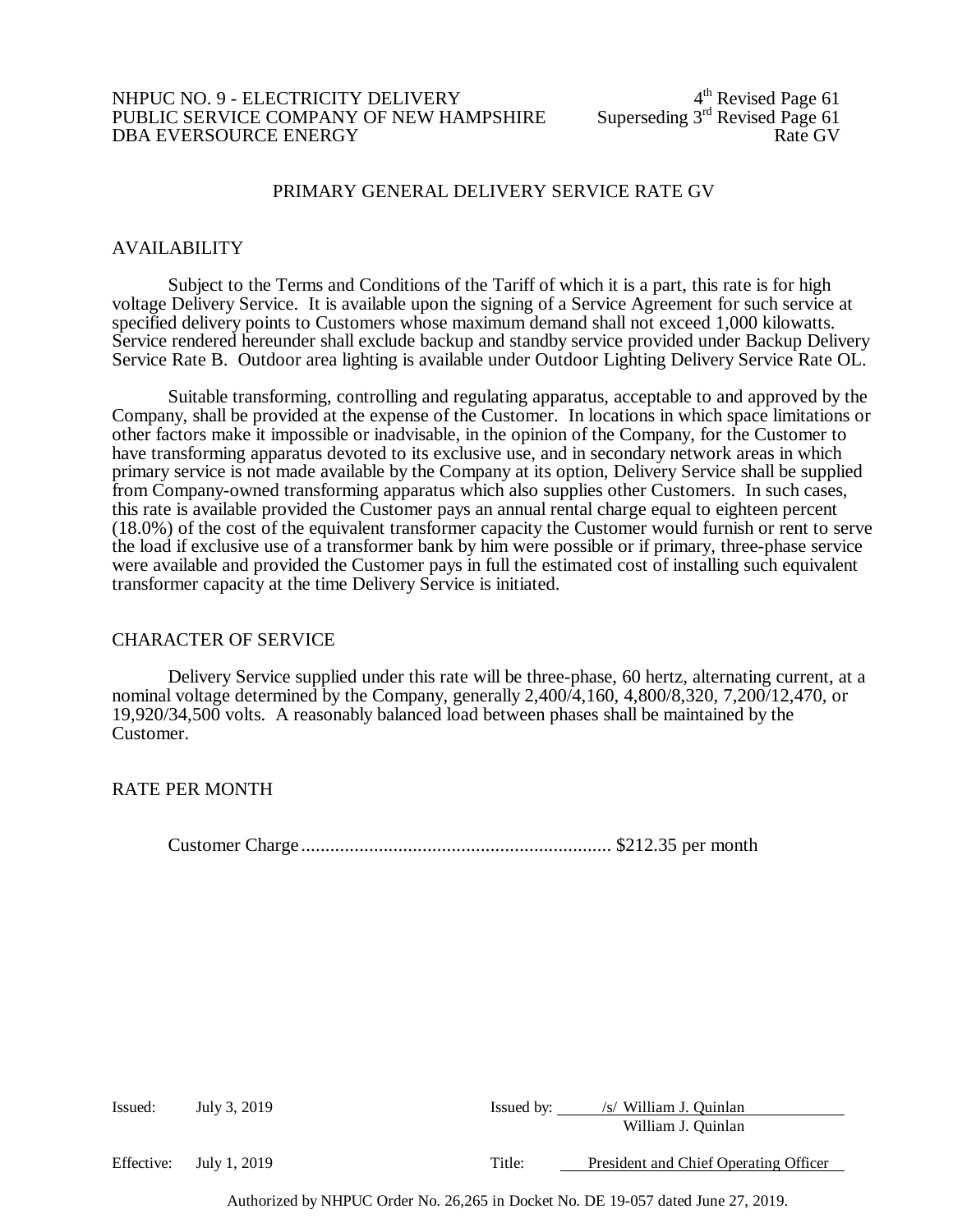# NHPUC NO. 9 - ELECTRICITY DELIVERY<br>
PUBLIC SERVICE COMPANY OF NEW HAMPSHIRE Superseding 7<sup>th</sup> Revised Page 62 PUBLIC SERVICE COMPANY OF NEW HAMPSHIRE Superseding  $7<sup>th</sup>$  Revised Page 62<br>DBA EVERSOURCE ENERGY DBA EVERSOURCE ENERGY

Demand Charges:

Per Kilowatt of Maximum Demand

Distribution Charges:

# Energy Charges:

Per Kilowatt-Hour

Distribution Charges:

# SPACE HEATING SERVICE

Space heating service is available under this rate at those locations which were receiving space heating service under the space heating provisions of Transitional Space Heating Service Rate TSH prior to Customer Choice Date and which have continuously received such service since that date. Customers at such locations who have elected this rate shall have the electricity for such service billed separately on a monthly basis as follows:

> Meter Charge........................................ \$3.26 per month Energy Charges: Distribution Charge ....................... 3.750¢ per kilowatt-hour Transmission Charge ..................... 1.900¢ per kilowatt-hour Stranded Cost Recovery................ 1.401¢ per kilowatt-hour

| Issued:    | July 3, 2019 | Issued by: | /s/ William J. Quinlan                |
|------------|--------------|------------|---------------------------------------|
|            |              |            | William J. Quinlan                    |
| Effective: | July 1, 2019 | Title:     | President and Chief Operating Officer |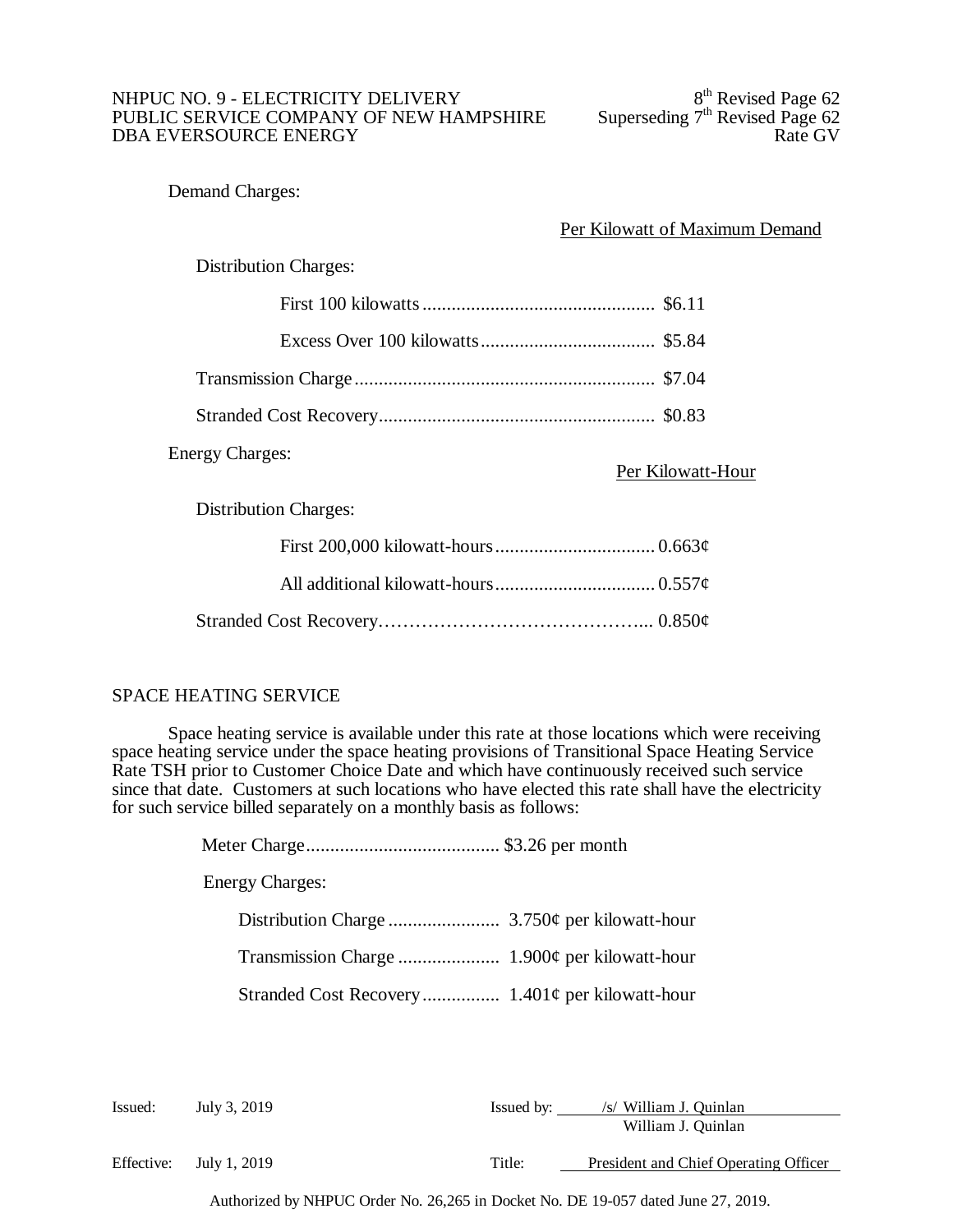#### NHPUC NO. 9 - ELECTRICITY DELIVERY<br>
PUBLIC SERVICE COMPANY OF NEW HAMPSHIRE Superseding  $3<sup>rd</sup>$  Revised Page 64 PUBLIC SERVICE COMPANY OF NEW HAMPSHIRE Superseding  $3<sup>rd</sup>$  Revised Page 64<br>DBA EVERSOURCE ENERGY DBA EVERSOURCE ENERGY

# CONTRACT TERM

The contract term shall be for not less than one year and for such longer periods as maybe determined by the operation of the sections in this rate entitled "Guarantees" and "Apparatus".

#### GUARANTEES

- (a) When the estimated expenditure necessary to deliver electrical energy properly to a Customer's premises shall be of such an amount that the income to be derived from the delivery of such energy at the rate herein established, including the monthly minimum charge, will be insufficient to warrant such expenditure, the Company may require the Customer to guarantee a minimum annual payment for a term of years and/or to pay the whole or a part of the cost of extending, enlarging, or rebuilding its facilities to supply the Customer's premises or other reasonable payments in addition to the payments otherwise provided herein.
- (b) Except as provided by the Terms and Conditions and as modified by the provisions of Paragraph (a) of this section, and exclusive of any charges made under the provisions of the section in this rate entitled "Apparatus" and if applicable, for Default Energy Service, the minimum charge shall be \$977 per month.

### APPARATUS

Substation foundations, structures, and all necessary controlling, regulating, transforming, and protective apparatus shall be furnished, owned, and maintained by the Customer at the Customer's expense. However, controlling, regulating, and transforming apparatus may be rented from the Company at a charge of eighteen percent (18.0%) per year of the equipment cost. The cost of installing such equipment shall be paid in full at the time service is initiated. In no event shall the Company be required to rent apparatus to the Customer the total cost of which shall exceed \$10,000. The Company may refuse to rent pole-mounted apparatus based on environmental and other immediate hazards that are present. In the event the Company refuses to rent a pole-mounted apparatus, the Company shall inform the Customer of the environmental and other immediate hazards that are present and shall provide the Customer with the opportunity to remove the hazards. In the event the environmental and the other immediate hazards are removed by the Customer, the Company shall agree to rent pole-mounted apparatus to the Customer. If a Customer-owned structure supporting a Company owned pole-mounted transformer is deemed insufficient or threatened by trees or other hazards, the Company shall inform the Customer of the hazards and shall provide the Customer with the opportunity to repair or remove the hazard. In the event the Customer refuses to repair or remove the hazard or does not repair or remove the hazard in a timely manner, the Company is authorized to terminate the existing rental agreement and to remove the transformer upon 90 days written notice to the Customer. In cases where the Customer elects to rent apparatus from the Company, the Customer shall guarantee, in addition to any other guarantees, to continue to pay rental therefor for a period of not less than four (4) years. Should the Customer discontinue service before four (4) years shall have elapsed, the guaranteed rental then unpaid shall immediately become due and payable.

| Issued:    | July 3, 2019 | Issued by: | /s/ William J. Quinlan                |
|------------|--------------|------------|---------------------------------------|
|            |              |            | William J. Quinlan                    |
| Effective: | July 1, 2019 | Title:     | President and Chief Operating Officer |
|            |              |            |                                       |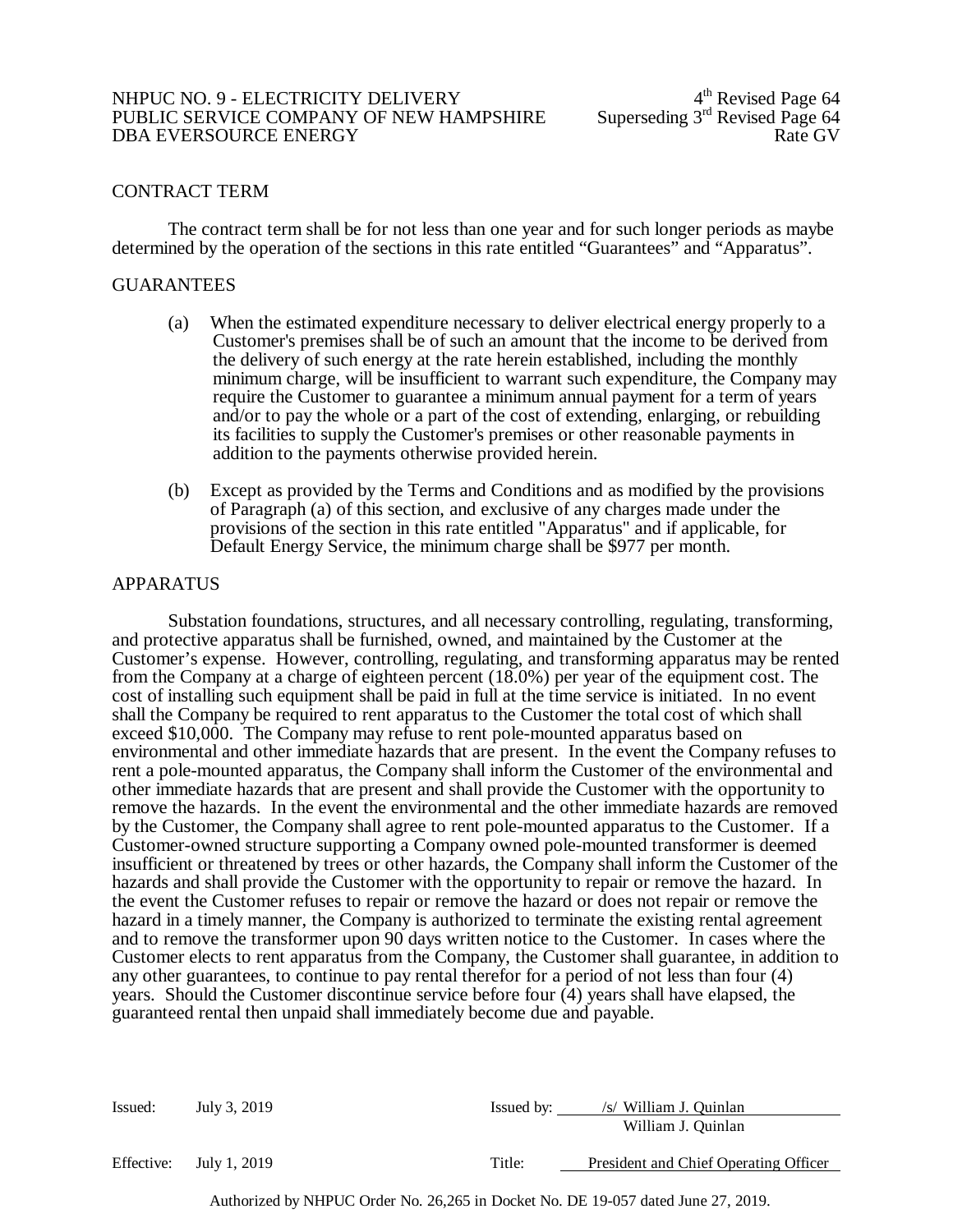#### NHPUC NO. 9 - ELECTRICITY DELIVERY<br>
PUBLIC SERVICE COMPANY OF NEW HAMPSHIRE Superseding  $7<sup>th</sup>$  Revised Page 66 PUBLIC SERVICE COMPANY OF NEW HAMPSHIRE Superseding 7<sup>th</sup> Revised Page 66<br>DBA EVERSOURCE ENERGY DBA EVERSOURCE ENERGY

# LARGE GENERAL DELIVERY SERVICE RATE LG

### AVAILABILITY

Subject to the Terms and Conditions of the Tariff of which it is a part, this rate is for high voltage Delivery Service. It is available upon the signing of a Service Agreement for such service at specified delivery points to Customers whose loads are larger than those that would be permitted under Rate GV of this Tariff. Service rendered hereunder shall exclude all backup and standby service provided under Backup Delivery Service Rate B. Outdoor area lighting is available under Outdoor Lighting Delivery Service Rate OL. Substation foundations and structures, and suitable controlling, regulating, and transforming apparatus, all of which shall be acceptable to and approved by the Company, together with such protective equipment as the Company shall deem necessary for the protection and safe operation of its system, shall be provided at the expense of the Customer.

# CHARACTER OF SERVICE

Delivery Service supplied under this rate will be three-phase, 60 hertz, alternating current, at a nominal delivery voltage determined by the Company, generally 34,500 volts or higher. A reasonably balanced load between phases shall be maintained by the Customer.

#### RATE PER MONTH

|            | <b>Demand Charges:</b>       |        | Per Kilovolt-Ampere of Maximum Demand                   |
|------------|------------------------------|--------|---------------------------------------------------------|
|            |                              |        |                                                         |
|            |                              |        |                                                         |
|            |                              |        |                                                         |
|            | <b>Energy Charges:</b>       |        | Per Kilowatt-Hour                                       |
|            | <b>Distribution Charges:</b> |        |                                                         |
|            |                              |        |                                                         |
|            |                              |        |                                                         |
|            |                              |        |                                                         |
| Issued:    | July 3, 2019                 |        | Issued by: /s/ William J. Quinlan<br>William J. Quinlan |
| Effective: | July 1, 2019                 | Title: | President and Chief Operating Officer                   |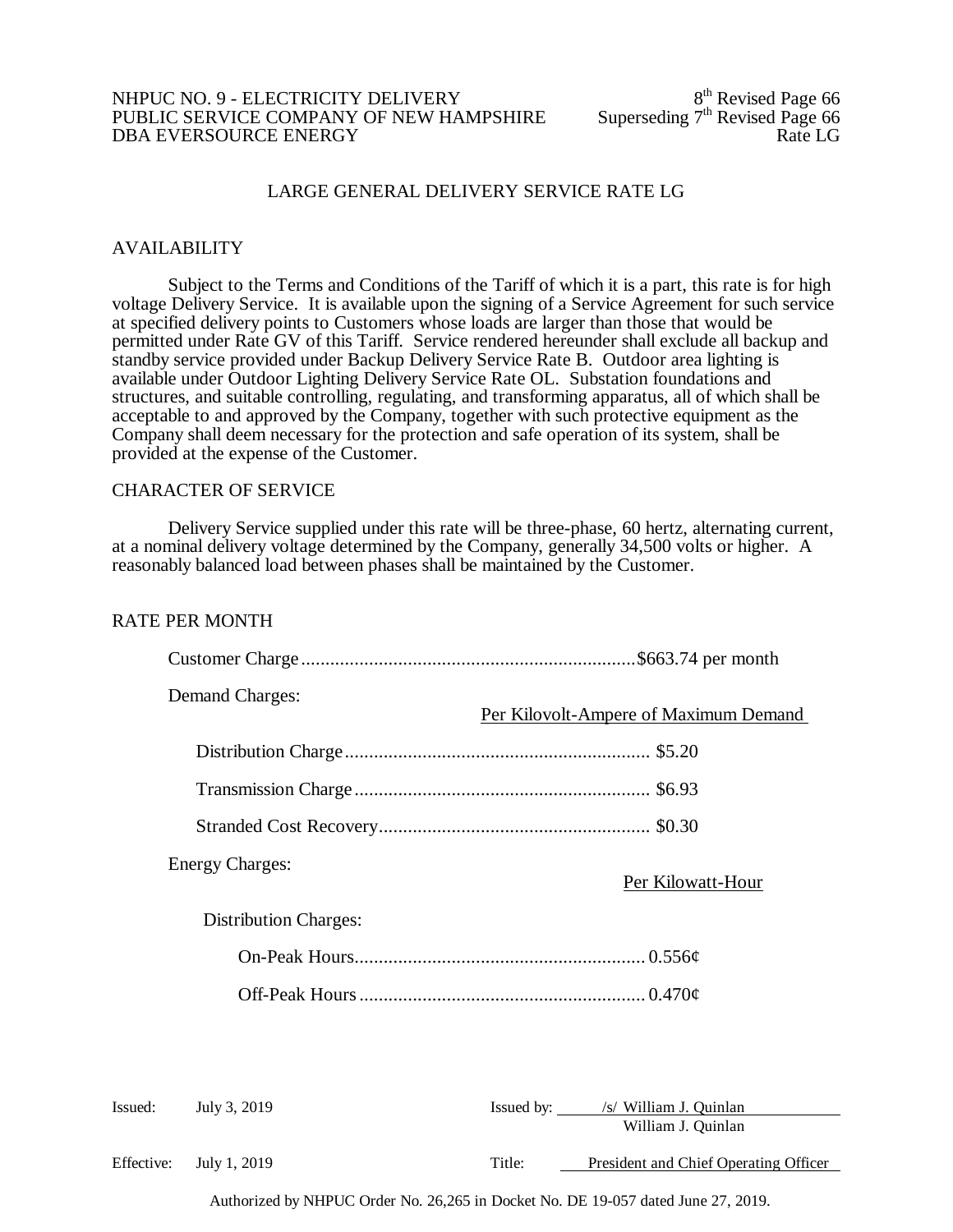#### NHPUC NO. 9 - ELECTRICITY DELIVERY<br>PUBLIC SERVICE COMPANY OF NEW HAMPSHIRE Superseding 3<sup>rd</sup> Revised Page 68 PUBLIC SERVICE COMPANY OF NEW HAMPSHIRE Superseding 3rd Revised Page 68<br>DBA EVERSOURCE ENERGY DBA EVERSOURCE ENERGY

## DISCOUNT FOR SERVICE AT 115,000 VOLTS

A monthly discount of forty-three cents (\$0.47) per kilovolt-ampere (KVA) of maximum demand shall be given to Customers who contract to take service under this rate at a delivery voltage of 115,000 volts and to pay charges based on a monthly maximum demand of at least 10,000 kilovolt-amperes. Except as provided in the last sentence of this paragraph, this discount is available only at specified delivery points on the 115,000 volt transmission system of the Company as it exists from time to time where, in the opinion of the Company, there is sufficient capacity in facilities to supply the Customer's requirement and where system integrity and operating flexibility will not be impaired by the addition of the Customer's load. The discount is available also at other delivery points, provided the Customer satisfies the Company's requirements determined under Paragraph (a) of the section of this rate entitled "Guarantees".

In the event that any Customer qualifying for and receiving the discount provided in this section shall require a substantially larger or substantially smaller amount of capacity, the Customer shall so notify the Company in writing at least two (2) years prior to the date when such larger or smaller amount shall be required.

### GUARANTEES

- (a) When the estimated expenditure necessary to deliver electrical energy properly to a Customer's premises shall be of such an amount that the income to be derived from the delivery of such energy at the rate herein established, including the monthly minimum charge, will be insufficient to warrant such expenditure, the Company may require the Customer to guarantee a minimum annual payment for a term of years and/or to pay the whole or a part of the cost of extending, enlarging, or rebuilding its facilities to deliver electrical energy properly to the Customer's point of delivery or other reasonable payments in addition to the payments otherwise provided herein.
- (b) Except as provided by the Terms and Conditions and as modified by the provisions of Paragraph (a) of this section, and exclusive of any charges made under the provisions of the section in this rate entitled "Apparatus" and if applicable, for Default Energy Service, the minimum monthly charge shall be \$1,036 per month.

| Issued:    | July 3, 2019 | Issued by: | /s/ William J. Quinlan<br>William J. Quinlan |
|------------|--------------|------------|----------------------------------------------|
| Effective: | July 1, 2019 | Title:     | President and Chief Operating Officer        |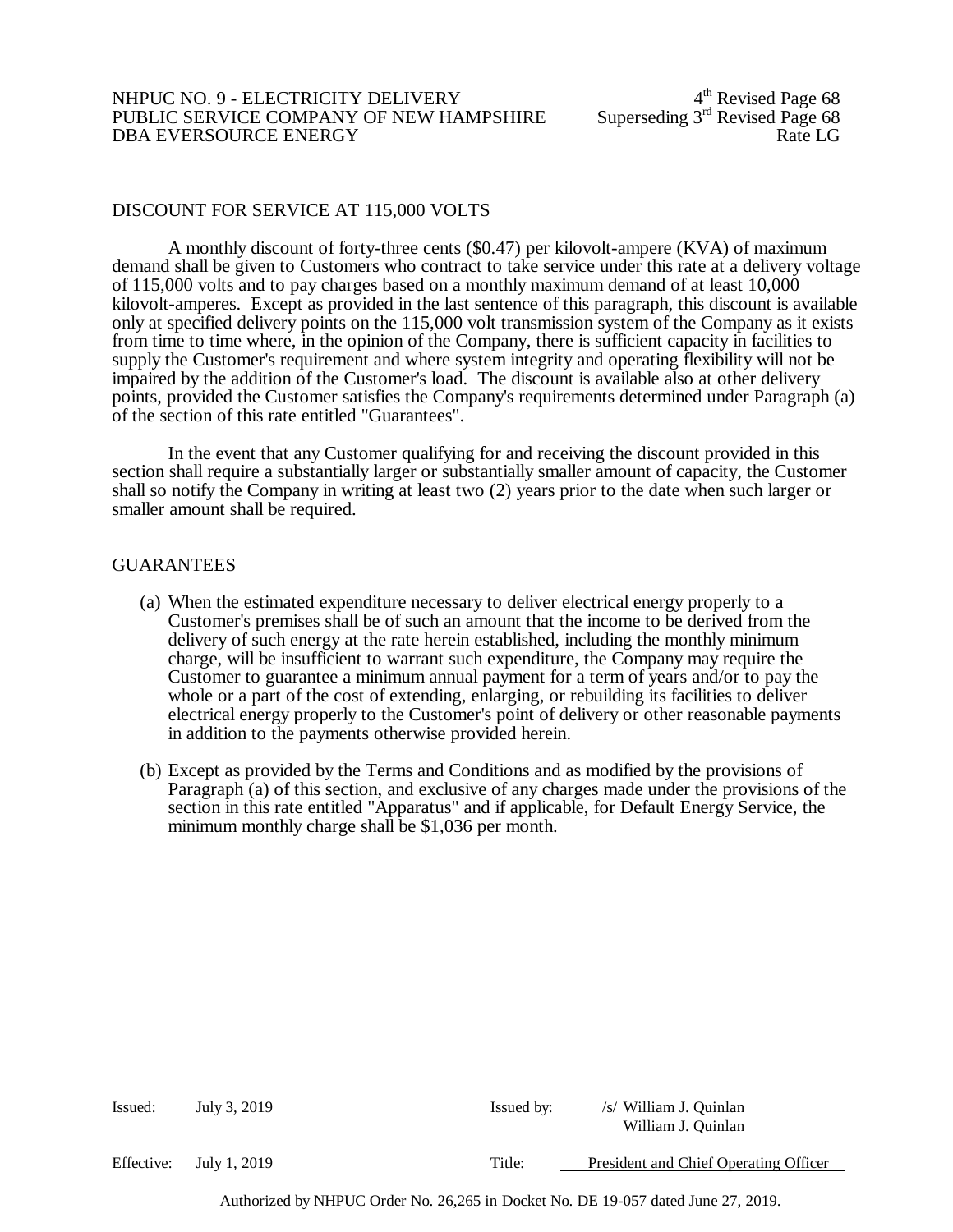#### NHPUC NO. 9 - ELECTRICITY DELIVERY<br>PUBLIC SERVICE COMPANY OF NEW HAMPSHIRE Superseding 3<sup>rd</sup> Revised Page 71 PUBLIC SERVICE COMPANY OF NEW HAMPSHIRE Superseding 3<sup>rd</sup> Revised Page 71<br>DBA EVERSOURCE ENERGY DBA EVERSOURCE ENERGY

Backup Contract Demand: An amount of demand which the Customer may impose on the Company's distribution system under this Rate Schedule to back up the Customer's generating facilities. Backup Contract Demand shall be the normal output rating in kilowatts of the Customer's generating facilities as determined by the Company from time to time by test operation for those Customers who have a non-zero Supplemental Demand (i.e., whose maximum demand exceeds their generating capacity). For Customers whose generating capacity is larger than their total internal load, Backup Contract Demand shall be based on thirty minute meter readings for on-peak periods during the current month and previous eleven months. For Customers who would otherwise be served under Rate GV, Backup Contract Demand shall be the greater of: a) the highest kilowatt demand during those periods, or b) 80% of the highest kilovolt-ampere demand during those periods. For Customers who would otherwise be served under Rate LG, Backup Contract Demand shall be the highest kilovolt-ampere demand during those periods.

Backup Demand: The amount of demand in kilowatts delivered to the Customer under this Rate Schedule during a particular thirty minute interval. Backup Demand shall be the lesser of: a) Backup Contract Demand minus the amount of generation registered by the generation meter, or b) the total amount of demand registered. If such amount is less than zero, it shall be deemed to be equal to zero.

Backup Energy: The amount of kilowatt-hours delivered to the Customer under this Rate Schedule during a particular thirty minute interval. Backup Energy shall be equal to Backup Demand for that thirty minute interval divided by two.

On-Peak Hours: The period from 7:00 a.m. to 8:00 p.m. weekdays excluding holidays.

Supplemental Demand: The amount of demand in kilowatts delivered to the Customer by the Company in excess of its Backup Demand during a particular thirty minute interval. Supplemental Demand shall be equal to the total amount of demand registered less the amount of Backup Demand taken. If such amount is less than zero, it shall be deemed to be equal to zero. The delivery of Supplemental Demand and related energy shall be billed under the Company's standard rate (Rate G, Rate GV, or Rate LG) available to the Customer for the amount of Supplemental Demand taken.

### RATE PER MONTH

| $$374.12$ per month            |
|--------------------------------|
| \$62.75 per recorder per month |

| Issued:    | July 3, 2019 | Issued by: | /s/ William J. Quinlan                |
|------------|--------------|------------|---------------------------------------|
|            |              |            | William J. Quinlan                    |
| Effective: | July 1, 2019 | Title:     | President and Chief Operating Officer |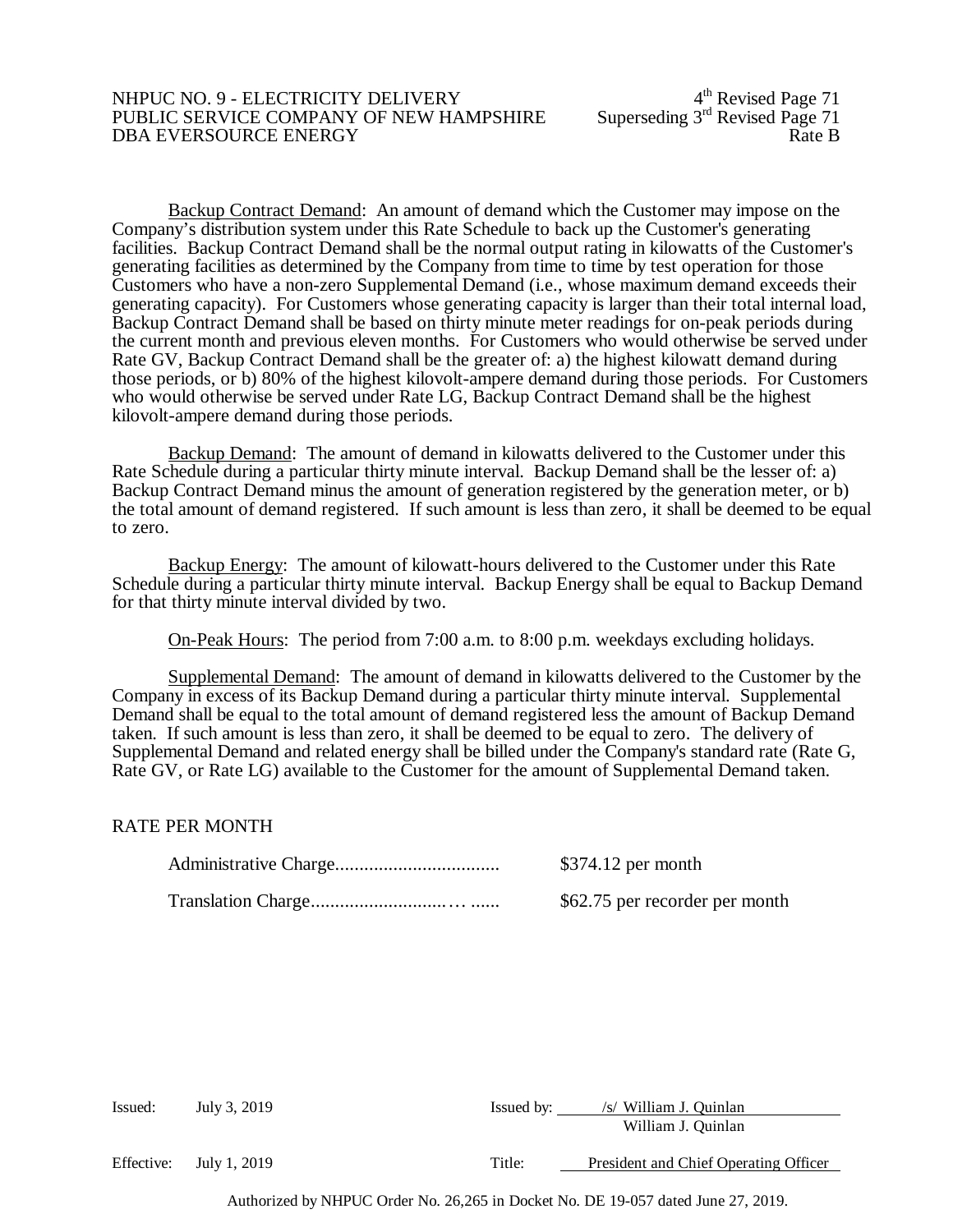#### NHPUC NO. 9 - ELECTRICITY DELIVERY<br>
PUBLIC SERVICE COMPANY OF NEW HAMPSHIRE Superseding 6<sup>th</sup> Revised Page 72 PUBLIC SERVICE COMPANY OF NEW HAMPSHIRE Superseding 6<sup>th</sup> Revised Page 72<br>DBA EVERSOURCE ENERGY DBA EVERSOURCE ENERGY

Demand Charges:

For Customers who take service at 115,000 volts or higher, the following charges apply:

| whichever is applicable, of Backup                                               |
|----------------------------------------------------------------------------------|
| <b>Contract Demand</b>                                                           |
|                                                                                  |
| (For Customers whose Standard Rate is Rate GV)\$ \$0.56 per KW or KVA, whichever |
| is applicable, of Backup Contract                                                |
| Demand                                                                           |
|                                                                                  |
| (For Customers whose Standard Rate is Rate LG)\$0.22 per KW or KVA, whichever is |
| applicable, of Backup Contract                                                   |
| Demand                                                                           |
|                                                                                  |

For all other Customers, in addition to the charges applicable to the Customers who take service at 115,000 volts or higher, the following additional charge applies:

Distribution Charge........................... \$4.90 per KW or KVA, whichever is applicable, of Backup Contract Demand

Energy Charges:

The energy charges contained in the Standard Rate for Delivery Service, except that the distribution charge is not applicable to Customers who take service at 115,000 volts or higher.

### METERING

Metering shall be provided by the Company in accordance with the provisions of the Customer's Standard Rate, except as modifications to such metering may be required by the provisions of this rate. The Company may install any metering equipment necessary to accomplish the purposes of this rate, including the measurement of output from the Customer's generating facilities. Customer shall provide suitable meter locations for the Company's metering facilities. All costs of metering equipment in excess of costs normally incurred by the Company to provide service under Customer's Standard Rate shall be borne by the Customer.

### REFUSAL TO PROVIDE ACCESS

In the event that the Customer refuses access to its premises to allow the Company to install metering equipment to measure the output of the Customer's generating facilities, the Company may estimate the amount of demand and energy delivered under this rate. The Customer shall be responsible for payment of all bill amounts calculated hereunder based on such estimates of demand and energy delivered.

| Issued:    | July 3, 2019 | Issued by: | /s/ William J. Quinlan                |
|------------|--------------|------------|---------------------------------------|
|            |              |            | William J. Quinlan                    |
| Effective: | July 1, 2019 | Title:     | President and Chief Operating Officer |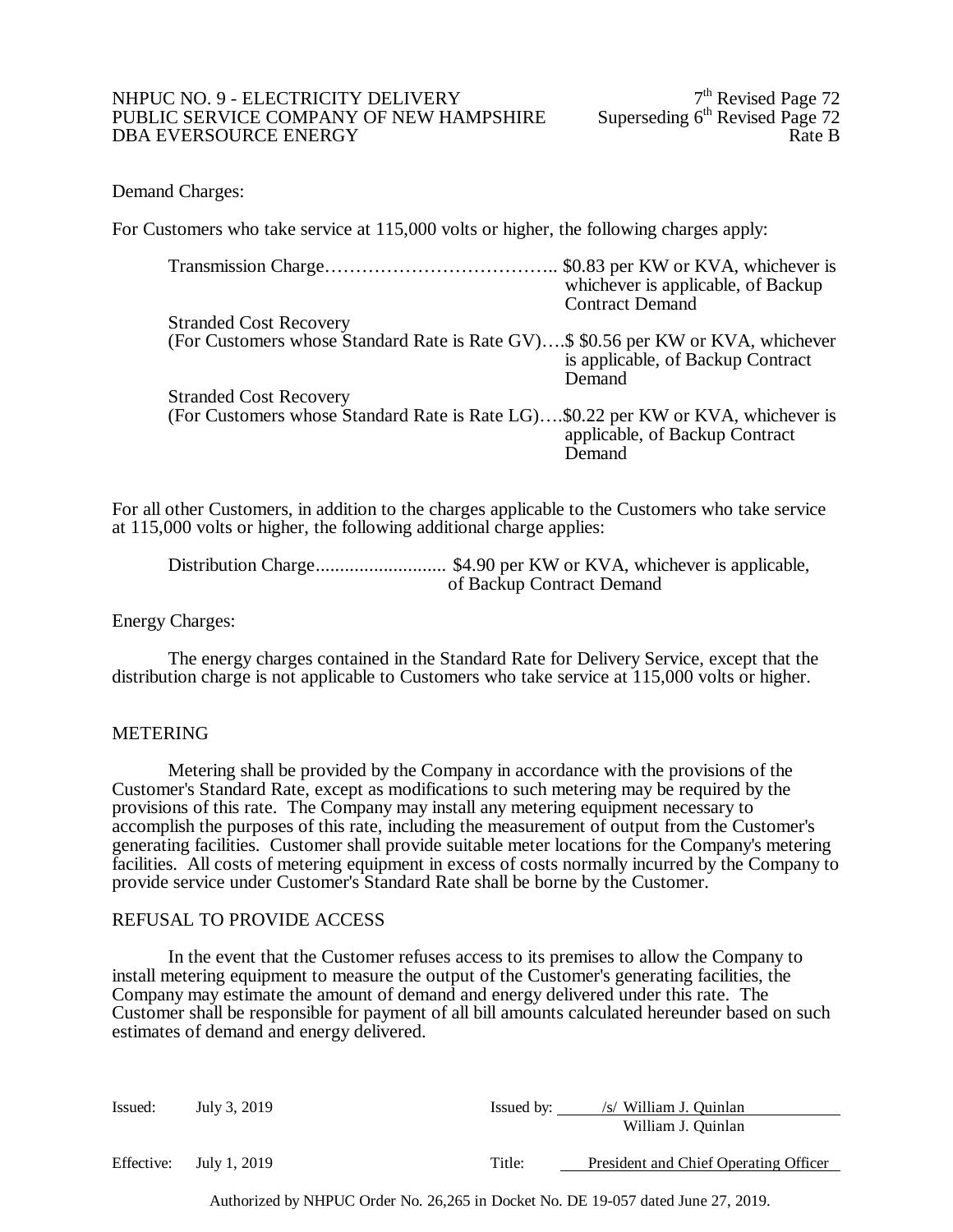# NHPUC NO. 9 - ELECTRICITY DELIVERY 4<sup>th</sup> Revised Page 75<br>PUBLIC SERVICE COMPANY OF NEW HAMPSHIRE Superseding 3<sup>rd</sup> Revised Page 75 PUBLIC SERVICE COMPANY OF NEW HAMPSHIRE Superseding 3rd Revised Page 75<br>DBA EVERSOURCE ENERGY Rate OL DBA EVERSOURCE ENERGY

#### All-Night Service Option:

The monthly kilowatt-hours and distribution rates for each luminaire served under the all-night service option are shown below.

For New and Existing Installations:

| <b>Lamp Nominal</b><br>Light<br>Output | Power<br>Rating |            |     |     |              |         |     | Monthly KWH per Luminaire |                                 |     |     |         |     | Monthly<br>Distribution |
|----------------------------------------|-----------------|------------|-----|-----|--------------|---------|-----|---------------------------|---------------------------------|-----|-----|---------|-----|-------------------------|
| Lumens                                 | Watts           | <u>Jan</u> | Feb | Mar | $_{\rm Apr}$ | May Jun |     | Jul                       | $\frac{\text{Aug}}{\text{Aug}}$ | Sep | Oct | Nov Dec |     | Rate                    |
| <b>High Pressure Sodium:</b>           |                 |            |     |     |              |         |     |                           |                                 |     |     |         |     |                         |
| 4,000                                  | 50              | 27         | 23  | 22  | 19           | 16      | 16  | 16                        | 18                              | 21  | 23  | 24      | 27  | \$17.32                 |
| 5,800                                  | 70              | 40         | 34  | 32  | 29           | 24      | 23  | 24                        | 27                              | 31  | 35  | 37      | 40  | 17.32                   |
| 9,500                                  | 100             | 59         | 50  | 47  | 42           | 35      | 34  | 35                        | 39                              | 46  | 51  | 53      | 59  | 23.04                   |
| 16,000                                 | 150             | 88         | 74  | 70  | 62           | 53      | 51  | 53                        | 59                              | 68  | 76  | 79      | 88  | 32.58                   |
| 30,000                                 | 250             | 142        | 120 | 113 | 101          | 85      | 82  | 85                        | 95                              | 110 | 123 | 128     | 142 | 33.39                   |
| 50,000                                 | 400             | 217        | 183 | 173 | 154          | 130     | 126 | 130                       | 144                             | 168 | 188 | 196     | 217 | 33.76                   |
| 130,000                                | 1,000           | 510        | 430 | 408 | 362          | 306     | 296 | 306                       | 340                             | 395 | 442 | 460     | 510 | 54.19                   |
| Metal Halide:                          |                 |            |     |     |              |         |     |                           |                                 |     |     |         |     |                         |
| 5,000                                  | 70              | 41         | 35  | 33  | 29           | 25      | 24  | 25                        | 28                              | 32  | 36  | 37      | 41  | \$18.07                 |
| 8,000                                  | 100             | 56         | 47  | 45  | 40           | 34      | 33  | 34                        | 38                              | 44  | 49  | 51      | 56  | 24.73                   |
| 13,000                                 | 150             | 88         | 74  | 71  | 63           | 53      | 51  | 53                        | 59                              | 68  | 77  | 80      | 88  | 33.94                   |
| 13,500                                 | 175             | 96         | 81  | 77  | 68           | 57      | 56  | 57                        | 64                              | 74  | 83  | 87      | 96  | 34.66                   |
| 20,000                                 | 250             | 134        | 113 | 107 | 95           | 80      | 78  | 80                        | 89                              | 104 | 116 | 121     | 134 | 34.66                   |
| 36,000                                 | 400             | 209        | 176 | 167 | 149          | 126     | 122 | 126                       | 140                             | 162 | 181 | 189     | 209 | 34.98                   |
| 100,000                                | 1,000           | 502        | 423 | 402 | 356          | 301     | 292 | 301                       | 335                             | 389 | 435 | 454     | 502 | 52.43                   |

For Existing Installations Only:

| Lamp Nominal  |              |                                                                 |     |     |     |                           |     |            |                         |     |     |                        |     |              |
|---------------|--------------|-----------------------------------------------------------------|-----|-----|-----|---------------------------|-----|------------|-------------------------|-----|-----|------------------------|-----|--------------|
| Light         | Power        |                                                                 |     |     |     |                           |     |            |                         |     |     |                        |     | Monthly      |
| Output        | Rating       |                                                                 |     |     |     | Monthly KWH per Luminaire |     |            |                         |     |     |                        |     | Distribution |
| Lumens        | Watts        | Jan                                                             | Feb |     |     | Mar Apr May Jun           |     | <u>Jul</u> | $\overline{\text{Aug}}$ | Sep | Oct | Nov Dec                |     | <b>Rate</b>  |
| Incandescent: |              |                                                                 |     |     |     |                           |     |            |                         |     |     |                        |     |              |
| 600           | 105          | 49                                                              | 41  | 39  | 35  | 29                        | 28  | 29         | 33                      | 38  | 42  | 44                     | 49  | \$9.98       |
| 1,000         | 105          | 49                                                              | 41  | 39  | 35  | 29                        | 28  | 29         | 33                      | 38  | 42  | 44                     | 49  | 11.14        |
| 2,500         | 205          | 95                                                              | 80  | 76  | 68  | 57                        | 55  | 57         | 64                      | 74  | 83  | 86                     | 95  | 14.29        |
| 6,000         | 448          | 208                                                             | 176 | 167 | 148 | 125                       | 121 | 125        | 139                     | 161 | 181 | 188                    | 208 | 24.56        |
| Mercury:      |              |                                                                 |     |     |     |                           |     |            |                         |     |     |                        |     |              |
| 3,500         | 100          | 54                                                              | 46  | 44  | 39  | 33                        | 32  | 33         | 36                      | 42  | 47  | 49                     | 54  | \$15.28      |
| 7,000         | 175          | 95                                                              | 80  | 76  | 68  | 57                        | 55  | 57         | 64                      | 74  | 83  | 86                     | 95  | 18.39        |
| 11,000        | 250          | 136                                                             | 114 | 109 | 96  | 81                        | 79  | 81         | 91                      | 105 | 118 | 123                    | 136 | 22.73        |
| 15,000        | 400          | 211                                                             | 178 | 169 | 149 | 126                       | 122 | 126        | 140                     | 163 | 183 | 190                    | 211 | 26.00        |
| 20,000        | 400          | 211                                                             | 178 | 169 | 149 | 126                       | 122 | 126        | 140                     | 163 | 183 | 190                    | 211 | 28.07        |
| 56,000        | 1,000        | 503                                                             | 424 | 403 | 357 | 302                       | 292 | 302        | 335                     | 390 | 436 | 454                    | 503 | 44.62        |
|               |              |                                                                 |     |     |     |                           |     |            |                         |     |     |                        |     |              |
| Issued:       | July 3, 2019 |                                                                 |     |     |     |                           |     |            | Issued by:              |     |     | /s/ William J. Quinlan |     |              |
|               |              |                                                                 |     |     |     |                           |     |            |                         |     |     | William J. Quinlan     |     |              |
| Effective:    |              | Title:<br>President and Chief Operating Officer<br>July 1, 2019 |     |     |     |                           |     |            |                         |     |     |                        |     |              |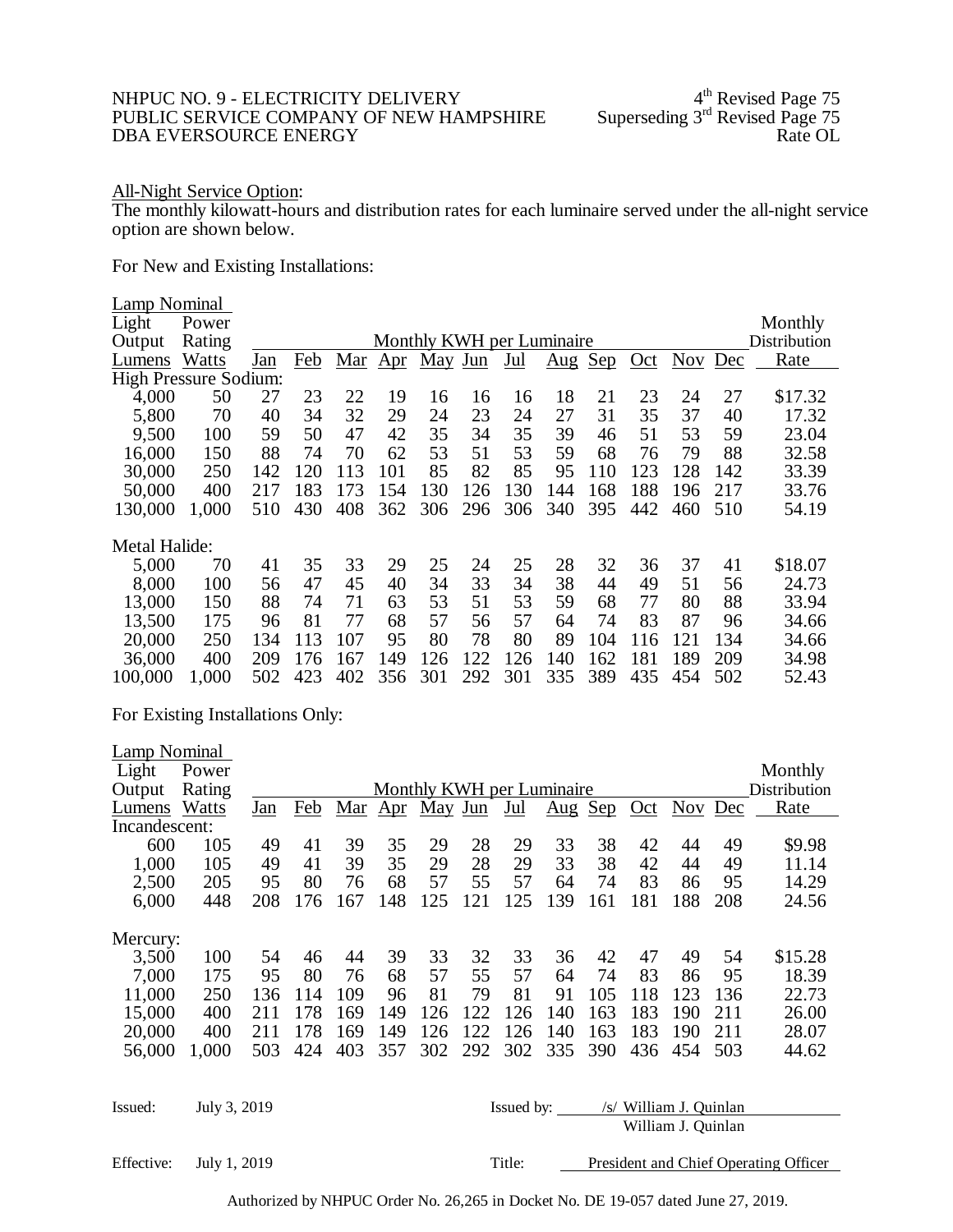# NHPUC NO. 9 - ELECTRICITY DELIVERY 4<sup>th</sup> Revised Page 76 PUBLIC SERVICE COMPANY OF NEW HAMPSHIRE Superseding 3<sup>rd</sup> Revised Page 76 PUBLIC SERVICE COMPANY OF NEW HAMPSHIRE Superseding 3rd Revised Page 76<br>DBA EVERSOURCE ENERGY DBA EVERSOURCE ENERGY

| Lamp Nominal                                         |       |     |                           |                 |    |                    |    |    |                                                        |     |         |    |     |              |
|------------------------------------------------------|-------|-----|---------------------------|-----------------|----|--------------------|----|----|--------------------------------------------------------|-----|---------|----|-----|--------------|
| Light                                                | Power |     |                           |                 |    |                    |    |    |                                                        |     |         |    |     | Monthly      |
| Output Rating                                        |       |     | Monthly KWH per Luminaire |                 |    |                    |    |    |                                                        |     |         |    |     | Distribution |
| Lumens Watts                                         |       |     |                           |                 |    |                    |    |    | <u>Jan Feb Mar Apr May Jun Jul Aug Sep Oct Nov Dec</u> |     |         |    |     | Rate         |
| Fluorescent:                                         |       |     |                           |                 |    |                    |    |    |                                                        |     |         |    |     |              |
| 20,000                                               | 330   |     |                           |                 |    | 153 129 123 109 92 |    |    | 89 92 102 119 133 139 153                              |     |         |    |     | \$38.08      |
| High Pressure Sodium in Existing Mercury Luminaires: |       |     |                           |                 |    |                    |    |    |                                                        |     |         |    |     |              |
| 12,000                                               | 150   | 84  | 71                        | 67              | 59 | 50                 | 49 | 50 | 56                                                     | -65 | 73      | 76 | -84 | 23.83        |
| 34,200                                               | 360   | 192 |                           | 162 154 136 115 |    |                    |    |    | 128                                                    | 149 | 166 173 |    | 192 | 30.50        |

The 15,000 Lumen Mercury fixture is fitted with a 20,000 lumen lamp. The 600 Lumen Incandescent fixture is fitted with a 1,000 lumen lamp.

# Midnight Service Option:

The monthly kilowatt-hours and distribution rates for each luminaire served under the midnight service option are shown below.

| Lamp Nominal                 |        |     |     |     |              |                           |     |       |                                 |            |     |     |         |              |
|------------------------------|--------|-----|-----|-----|--------------|---------------------------|-----|-------|---------------------------------|------------|-----|-----|---------|--------------|
| Light                        | Power  |     |     |     |              |                           |     |       |                                 |            |     |     |         | Monthly      |
| Output                       | Rating |     |     |     |              | Monthly KWH per Luminaire |     |       |                                 |            |     |     |         | Distribution |
| Lumens                       | Watts  | Jan | Feb | Mar | $_{\rm Apr}$ | <u>May Jun</u>            |     | $Jul$ | $\frac{\text{Aug}}{\text{Aug}}$ | <u>Sep</u> | Oct |     | Nov Dec | Rate         |
| <b>High Pressure Sodium:</b> |        |     |     |     |              |                           |     |       |                                 |            |     |     |         |              |
| 4,000                        | 50     | 14  | 11  | 9   | 10           | 7                         | 6   | 6     | 7                               | 9          | 11  | 13  | 14      | \$17.32      |
| 5,800                        | 70     | 20  | 16  | 13  | 15           | 11                        | 9   | 9     | 11                              | 13         | 16  | 20  | 21      | 17.32        |
| 9,500                        | 100    | 30  | 23  | 20  | 21           | 16                        | 13  | 14    | 16                              | 19         | 24  | 28  | 31      | 23.04        |
| 16,000                       | 150    | 44  | 34  | 29  | 31           | 24                        | 20  | 21    | 24                              | 28         | 35  | 42  | 47      | 32.58        |
| 30,000                       | 250    | 71  | 56  | 47  | 51           | 38                        | 32  | 33    | 38                              | 46         | 57  | 69  | 76      | 33.39        |
| 50,000                       | 400    | 109 | 85  | 72  | 77           | 58                        | 49  | 51    | 58                              | 70         | 87  | 105 | 116     | 33.76        |
| 130,000                      | 1,000  | 255 | 200 | 170 | 181          | 136                       | 115 | 119   | 136                             | .65        | 204 | 246 | 272     | 54.19        |
| <b>Metal Halide:</b>         |        |     |     |     |              |                           |     |       |                                 |            |     |     |         |              |
| 5,000                        | 70     | 20  | 16  | 14  | 15           | 11                        | 9   | 10    | 11                              | 13         | 17  | 20  | 22      | \$18.07      |
| 8,000                        | 100    | 28  | 22  | 19  | 20           | 15                        | 13  | 13    | 15                              | 18         | 23  | 27  | 30      | 24.73        |
| 13,000                       | 150    | 44  | 34  | 30  | 31           | 24                        | 20  | 21    | 24                              | 28         | 36  | 43  | 47      | 33.94        |
| 13,500                       | 175    | 48  | 38  | 32  | 34           | 25                        | 22  | 22    | 26                              | 31         | 38  | 47  | 51      | 34.66        |
| 20,000                       | 250    | 67  | 52  | 45  | 48           | 36                        | 30  | 31    | 36                              | 43         | 54  | 65  | 71      | 34.66        |
| 36,000                       | 400    | 104 | 82  | 70  | 74           | 56                        | 47  | 49    | 56                              | 68         | 84  | 101 | 111     | 34.98        |
| 100,000                      | 1,000  | 251 | 196 | 167 | 178          | 134                       | 114 | 117   | 134                             | 162        | 201 | 243 | 268     | 52.43        |

| Issued:    | July 3, 2019 | Issued by: | /s/ William J. Quinlan                |
|------------|--------------|------------|---------------------------------------|
|            |              |            | William J. Quinlan                    |
| Effective: | July 1, 2019 | Title:     | President and Chief Operating Officer |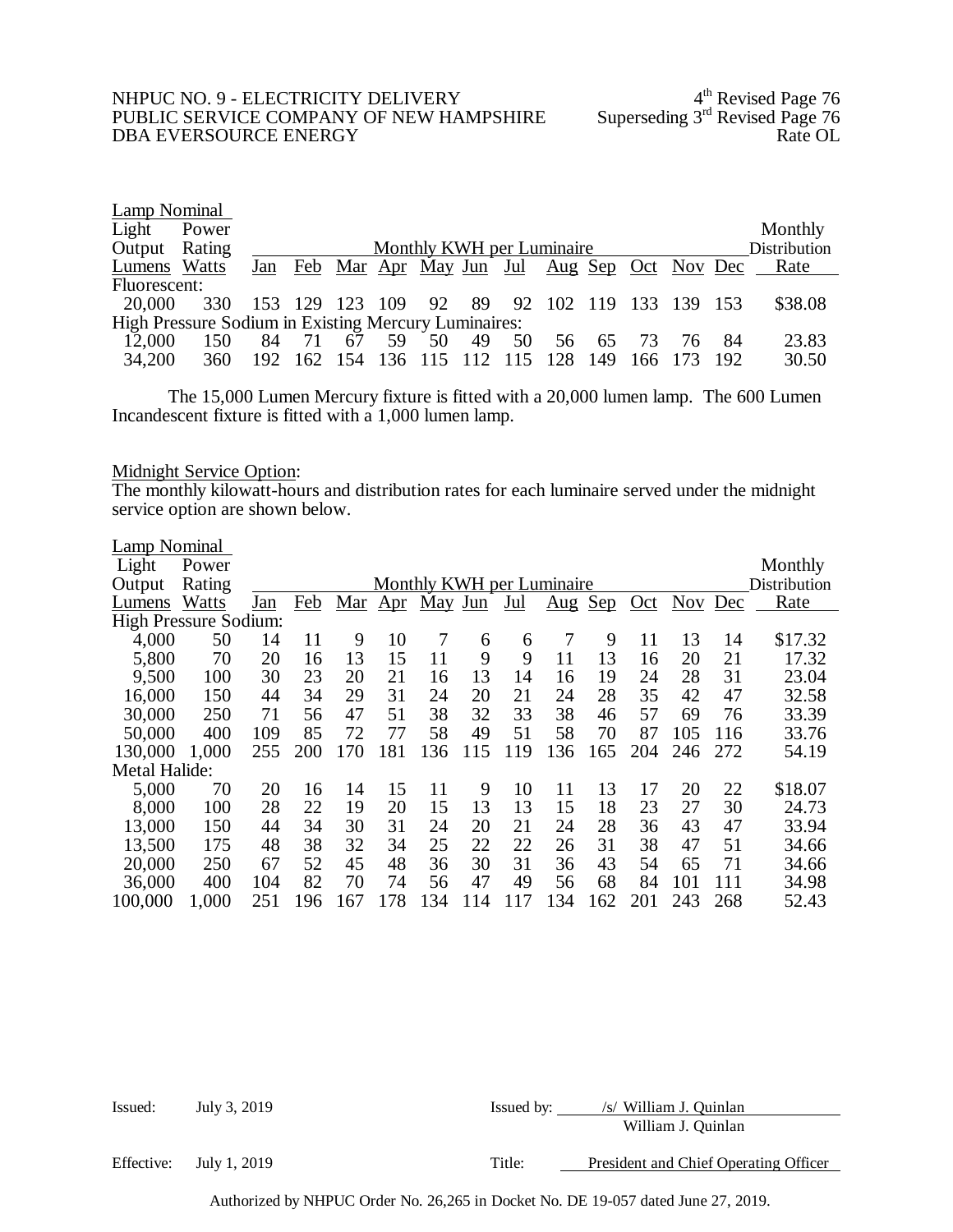### NHPUC NO. 9 - ELECTRICITY DELIVERY<br>PUBLIC SERVICE COMPANY OF NEW HAMPSHIRE Superseding 3<sup>rd</sup> Revised Page 82 PUBLIC SERVICE COMPANY OF NEW HAMPSHIRE Superseding 3<sup>rd</sup> Revised Page 82<br>DBA EVERSOURCE ENERGY Rate EOL DBA EVERSOURCE ENERGY

which are billed in conjunction with service rendered under a metered Rate Schedule, the kilowatt-<br>hours used for billing purposes shall be the amount specified for the calendar month in which the later meter read date occurred for service rendered under the metered Rate Schedule.

#### All-Night Service Option:

The monthly kilowatt-hours and distribution rates for each fixture served under the all-night service option are shown below.

| <b>Lamp Nominal</b>          |        |            |     |     |              |                         |     |       |                         |     |     |            |     |              |
|------------------------------|--------|------------|-----|-----|--------------|-------------------------|-----|-------|-------------------------|-----|-----|------------|-----|--------------|
| Light                        | Power  |            |     |     |              |                         |     |       |                         |     |     |            |     | Monthly      |
| Output                       | Rating |            |     |     |              | Monthly KWH per Fixture |     |       |                         |     |     |            |     | Distribution |
| Lumens                       | Watts  | <u>Jan</u> | Feb | Mar | $_{\rm Apr}$ | May Jun                 |     | $Jul$ | $\overline{\text{Aug}}$ | Sep | Oct | <b>Nov</b> | Dec | Rate         |
| <b>High Pressure Sodium:</b> |        |            |     |     |              |                         |     |       |                         |     |     |            |     |              |
| 4,000                        | 50     | 27         | 23  | 22  | 19           | 16                      | 16  | 16    | 18                      | 21  | 23  | 24         | 27  | \$9.22       |
| 5,800                        | 70     | 40         | 34  | 32  | 29           | 24                      | 23  | 24    | 27                      | 31  | 35  | 37         | 40  | 9.22         |
| 9,500                        | 100    | 59         | 50  | 47  | 42           | 35                      | 34  | 35    | 39                      | 46  | 51  | 53         | 59  | 11.34        |
| 16,000                       | 150    | 88         | 74  | 70  | 62           | 53                      | 51  | 53    | 59                      | 68  | 76  | 79         | 88  | 12.47        |
| 30,000                       | 250    | 142        | 120 | 113 | 101          | 85                      | 82  | 85    | 95                      | 110 | 123 | 128        | 142 | 12.47        |
| 50,000                       | 400    | 217        | 183 | 173 | 154          | 130                     | 126 | 130   | 144                     | 168 | 188 | 196        | 217 | 12.87        |
| 130,000                      | 1,000  | 510        | 430 | 408 | 362          | 306                     | 296 | 306   | 340                     | 395 | 442 | 460        | 510 | 24.43        |
| Metal Halide:                |        |            |     |     |              |                         |     |       |                         |     |     |            |     |              |
| 5,000                        | 70     | 41         | 35  | 33  | 29           | 25                      | 24  | 25    | 28                      | 32  | 36  | 37         | 41  | \$9.58       |
| 8,000                        | 100    | 56         | 47  | 45  | 40           | 34                      | 33  | 34    | 38                      | 44  | 49  | 51         | 56  | 12.66        |
| 13,000                       | 150    | 88         | 74  | 71  | 63           | 53                      | 51  | 53    | 59                      | 68  | 77  | 80         | 88  | 13.52        |
| 13,500                       | 175    | 96         | 81  | 77  | 68           | 57                      | 56  | 57    | 64                      | 74  | 83  | 87         | 96  | 14.23        |
| 20,000                       | 250    | 134        | 113 | 107 | 95           | 80                      | 78  | 80    | 89                      | 104 | 116 | 121        | 134 | 14.47        |
| 36,000                       | 400    | 209        | 176 | 167 | 149          | 126                     | 122 | 126   | 140                     | 162 | 181 | 189        | 209 | 14.87        |
| 100,000                      | 1,000  | 502        | 423 | 402 | 356          | 301                     | 292 | 301   | 335                     | 389 | 435 | 454        | 502 | 26.50        |

LED's and other technologies accepted by the Company:

|              | Per Per          |
|--------------|------------------|
| Fixture Watt |                  |
|              | \$3.69 \$0.05614 |

Monthly KWH per Fixture will be calculated to the nearest whole (1.0) KWH as follows: Total Fixture Wattage divided by 1,000 times the monthly hours of operation below

| Monthly Hours of Operation |     |              |            |                |         |     |            |                |     |                         |                                       |  |
|----------------------------|-----|--------------|------------|----------------|---------|-----|------------|----------------|-----|-------------------------|---------------------------------------|--|
| Jan                        | Feb | <u>Mar</u>   | <u>Apr</u> | <u>May Jun</u> |         | Jul | <u>Aug</u> | <u>Sep</u> Oct |     | $\overline{\text{Nov}}$ | Dec                                   |  |
| 465                        | 392 | 372          | 330        | 279            | 270 279 |     | 310        | 360            | 403 | 420                     | 465                                   |  |
|                            |     |              |            |                |         |     |            |                |     |                         |                                       |  |
|                            |     |              |            |                |         |     |            |                |     |                         |                                       |  |
| Issued:                    |     | July 3, 2019 |            |                |         |     |            | Issued by:     |     |                         | /s/ William J. Quinlan                |  |
|                            |     |              |            |                |         |     |            |                |     |                         | William J. Quinlan                    |  |
|                            |     |              |            |                |         |     |            |                |     |                         |                                       |  |
| Effective:                 |     | July 1, 2019 |            |                |         |     |            | Title:         |     |                         | President and Chief Operating Officer |  |